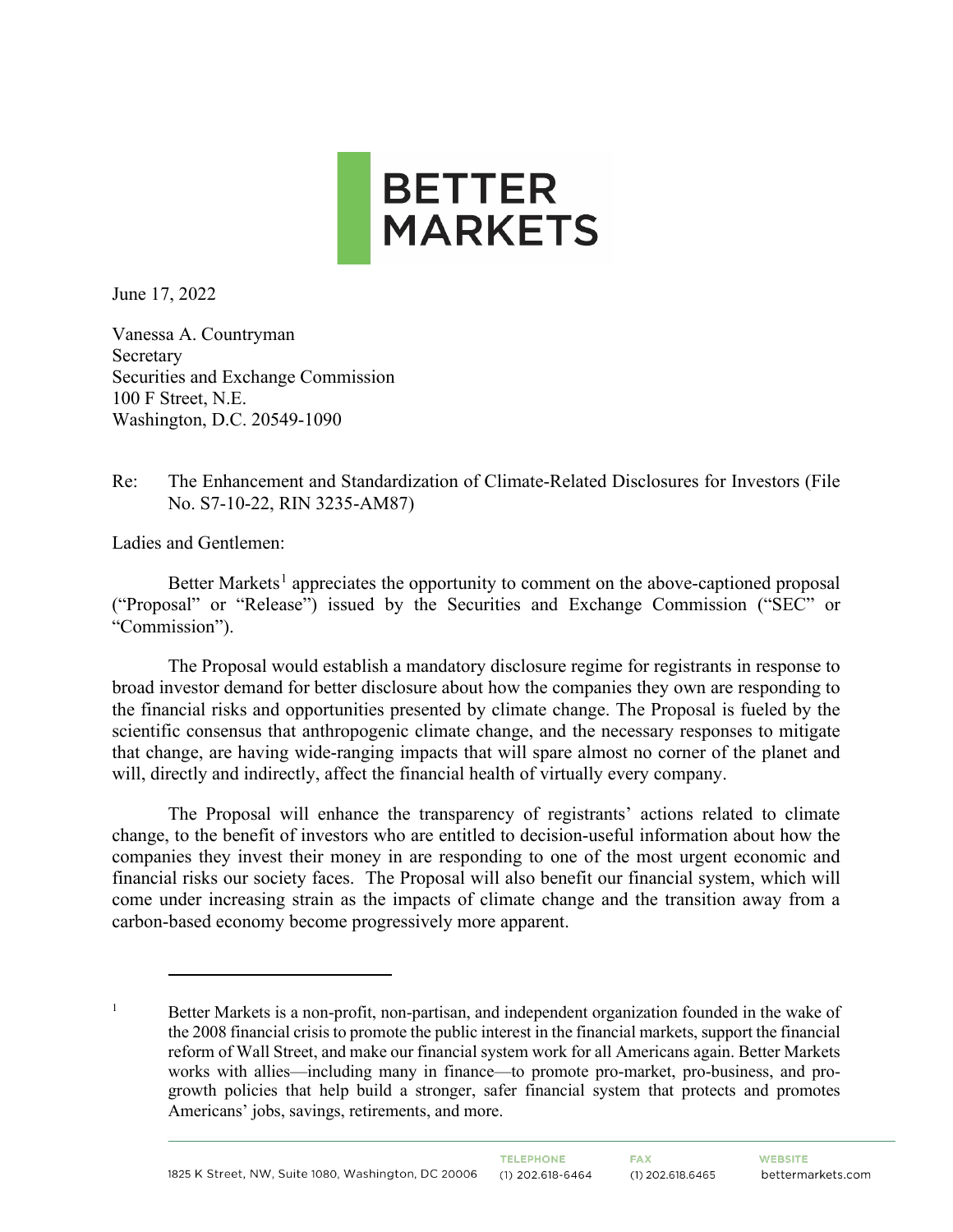Securities and Exchange Commission Page 2 June 17, 2022

Because the proposed mandated disclosures will better protect investors and serve the public interest, they are well within the SEC's statutory authority. And while materiality is not a legal requirement under an SEC disclosure regime, there can be no doubt that the Proposal deals in material information, as a broad range of "reasonable" investors—from individual retail investors to money managers overseeing trillions of dollars in assets—are demanding the disclosure of information about how companies are managing climate risk.

Those who claim the SEC is stepping outside its role as a financial market regulator, acting in effect as an environmental policy agency or a de facto EPA, are plainly wrong, if not disingenuous. Will the Proposal help address an increasingly desperate threat to our planet and help improve the quality and sustainability of our environment? Probably so. But is that why the SEC has embarked on the Proposal? Certainly not. With this Proposal, the SEC is engaged in the single most common and important regulatory activity it has pursued for almost 90 years: simply requiring companies that accept investors' money to disclose all material information about their financial activities, challenges, opportunities, and prospects—all matters that climate change profoundly affects. That is precisely what Congress authorized and expected the SEC to do as the leading regulator of our capital markets.

The Proposal is generally well-designed, tailored to answer the call for more corporate disclosure about climate change risk but sensitive to the challenges that such a new disclosure regime presents. We strongly support the Proposal, although we also believe that it can and should be significantly strengthened by removing some exemptive provisions and enhancing the reliability of the disclosures, all while remaining well within the Commission's broad authority to mandate disclosures for the protection of investors and the public interest. In the balance of this letter, we set forth important background information that is important in evaluating the Proposal, along with our comments and some specific ways in which it should be enhanced.

## **INTRODUCTION AND BACKGROUND**

# **I. THE CONSENSUS IS THAT CLIMATE CHANGE IS REAL AND IF UNCHECKED, POTENTIALLY DEVASTATING.**

Concerns that human-generated carbon dioxide emissions and emissions of other greenhouse gases ("GHG") might cause a warming of the Earth's climate date back to at least the late-19<sup>th</sup> century, with Nobel Prize winning chemist Svante Arrhenius positing the idea of a "greenhouse effect" and the notion that human activities might contribute to this phenomenon.<sup>[2](#page-1-0)</sup> At that time, Arrhenius's hypothesis, like many others in the then-nascent study of how and why the Earth's climate changes over time, was speculative.<sup>[3](#page-1-1)</sup> However, in the ensuing decades, as

<span id="page-1-1"></span><span id="page-1-0"></span><sup>2</sup> ELIZABETH KOLBERT, FIELD NOTES FROM A CATASTROPHE 39-42 (2006). 3

*See* ELIZABETH KOLBERT, FIELD NOTES FROM A CATASTROPHE 41 (2006) ("By today's standards, Arrhenius's work seems primitive…He was missing crucial pieces of information about spectral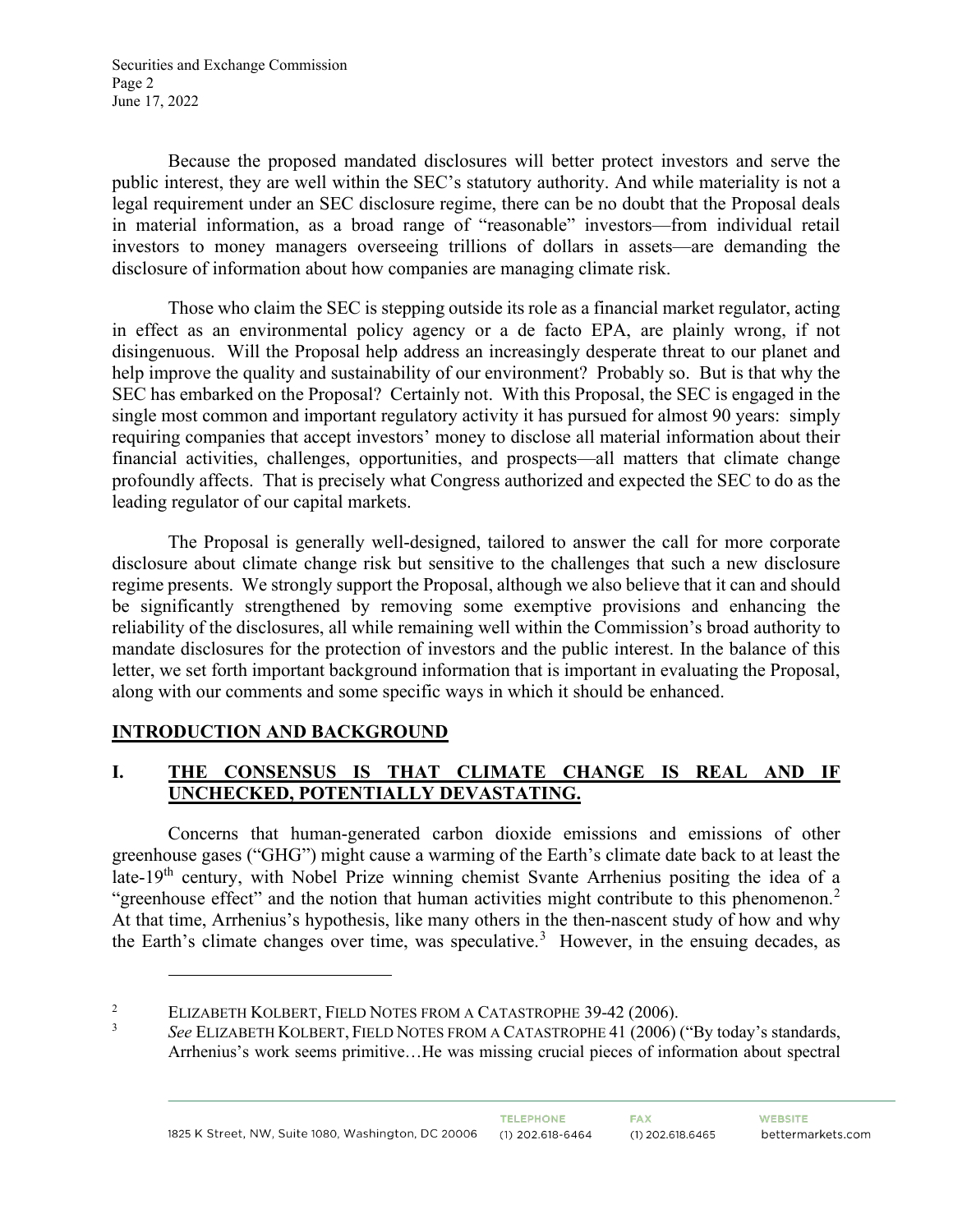Securities and Exchange Commission Page 3 June 17, 2022

climatology evolved and as scientists became better able to measure and model climatic changes and discern the causes behind them, it became increasingly clear that the broad contours of Arrhenius's hypothesis were correct—carbon in the atmosphere was increasing, and the result was higher global temperatures. By the 1980s, scientists were increasingly alarmed about the warming of the climate and the potentially catastrophic consequences, with Dr. James Hansen's congressional testimony in 1988 as a notable example of the increasing visibility of the issue.<sup>[4](#page-2-0)</sup> In 1992, as part of a summit between world leaders to discuss environmental issues, more than 150 countries signed the Framework Convention on Climate Change. They agreed to work to address the issue and to meet periodically, but not much more.<sup>[5](#page-2-1)</sup> In 1997, those countries met in Kyoto, and the result was the 1998 Kyoto Protocols, which included the first binding commitments to reduce global greenhouse gases.<sup>[6](#page-2-2)</sup>

At the same time, as climate change became more visible, and more people, including scientists, began advocating for aggressive policy interventions to address it, the issue also became more politicized. This was in no small part because addressing climate change would necessarily mean imposing costs on certain industries. When he was president, George W. Bush rejected the Kyoto Protocols, contending that adhering to the Kyoto Protocols would harm the U.S. economy. And, as did many climate change deniers at the time, he pointed to supposed uncertainty surrounding (1) whether the climate was warming, (2) whether, if it was, human activity was to blame, and (3) whether, assuming climate change were real and caused by humans, its adverse impact would be serious enough to justify the costs of addressing it.<sup>[7](#page-2-3)</sup>

In the ensuing years, the scientific consensus that climate change was real, caused by humans and threatened a significant adverse impact, only increased. In 2001, the same year that President Bush withdrew the U.S. from the Kyoto Protocols, the Intergovernmental Panel on Climate Change ("IPCC") released an assessment stating, among other things, that an "increasing body of observations gives a collective picture of a warming world," that the 90's were "very likely" the warmest decade on record, that there was "new and stronger evidence that most of the warming observed over the last 50 years is attributable to human activities," and that there would

**FAX** 

absorption, and he ignored several potentially important feedbacks."). Arrhenius, working far before the widespread adoption of the automobile, also did not fully grasp how quickly the phenomenon he had identified would change the Earth's climate, predicting that doubling the atmospheric concentration of carbon would take 3,000 years, but he "was off by 2800 years." Timothy E. Wirth, *A Way Forward on Climate Change*, 2 HARV. L. & POL'Y REV. 313 (2008).

<span id="page-2-0"></span><sup>4</sup> Joseph Allan MacDougald, *Paris, Policy, and the Grid: History and Context*, 33 CONN. J. INT'L L. 409, 414 (2018).

<span id="page-2-1"></span><sup>5</sup> *See* Daniel Bodansky, *The United Nations Framework Convention on Climate Change: A Commentary*, 18 YALE J. INT'L L. 451, 454 (1993).

<span id="page-2-2"></span><sup>6</sup> Joseph Allan MacDougald, *Paris, Policy, and the Grid: History and Context*, 33 CONN. J. INT'L L. 409, 415 (2018).

<span id="page-2-3"></span><sup>7</sup> Riley Beggin, *The Last Time a U.S. President Dumped a Climate Deal*, ABCNews (Jun. 1, 2017), [https://abcnews.go.com/Politics/time-us-president-dumped-global-climate](https://abcnews.go.com/Politics/time-us-president-dumped-global-climate-deal/story?id=47771005)[deal/story?id=47771005.](https://abcnews.go.com/Politics/time-us-president-dumped-global-climate-deal/story?id=47771005)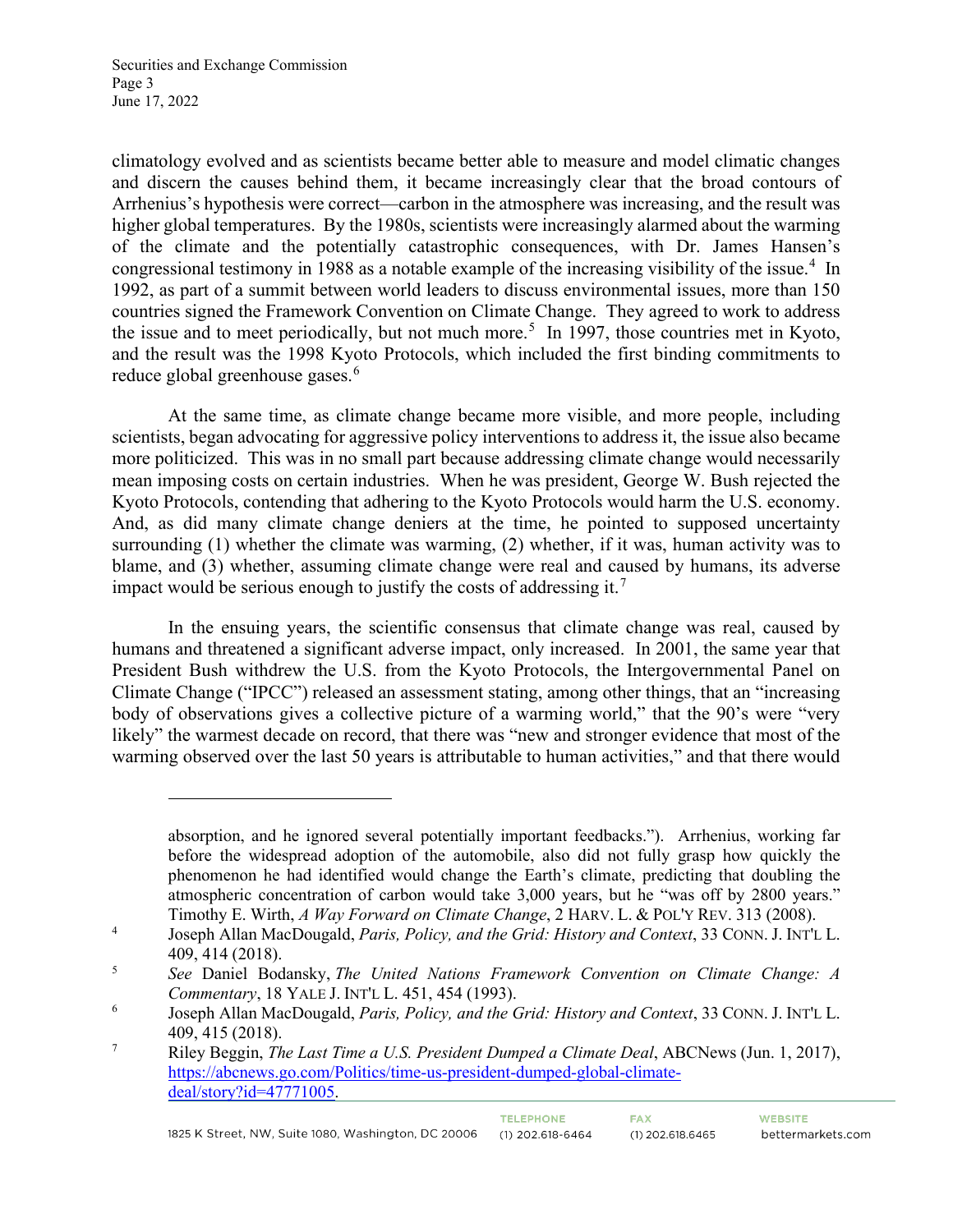Securities and Exchange Commission Page 4 June 17, 2022

likely be significant adverse impacts as a result of climate change. $8\,$  $8\,$  In other words, despite claims that continue to persist from some about significant uncertainty surrounding the reality and impact of climate change, the scientific consensus has for decades been coalescing around the reality of the phenomenon and the need for urgent action. The IPCC's 2014 report was even more explicit: It cited unmistakable warming and "confirm[ed] that human influence on the climate is clear and growing, with impacts observed across all continents and oceans."<sup>[9](#page-3-1)</sup>

Reflecting the widespread, global consensus regarding the need to combat climate change, in 2015 nearly every country on Earth joined the Paris Climate Agreement, pledging to reduce greenhouse gas emissions so as to limit warming to less than 2 degrees Celsius from pre-industrial levels.<sup>10</sup> More recently, the U.S. and other nations have redoubled their commitment to combating climate change, pledging to cut emissions by even more than originally agreed; these new commitments have been described as both aggressive yet potentially insufficient, which underscores the inevitability of dramatic societal transformation in the face of climate change.<sup>[11](#page-3-3)</sup>

Ultimately, nearly 100% of climate scientists agree that the climate is warming, that humans are a significant driving factor in causing that warming, and that the adverse consequences, both financial and otherwise, from this warming will be significant.<sup>12</sup> Moreover, even in just the past few years, advances in modeling and other techniques have better enabled scientists to approximate the degree to which extreme events and disasters are being caused by climate change. Accordingly, scientists have confidently concluded that climate change has made devastating

<span id="page-3-0"></span><sup>&</sup>lt;sup>8</sup> IPCC, CLIMATE CHANGE 2001 SYNTHESIS REPORT 4-6 [\(https://gridarendal-website](https://gridarendal-website-live.s3.amazonaws.com/production/documents/:s_document/285/original/spm.pdf?1488203630)[live.s3.amazonaws.com/production/documents/:s\\_document/285/original/spm.pdf?1488203630.](https://gridarendal-website-live.s3.amazonaws.com/production/documents/:s_document/285/original/spm.pdf?1488203630)<br>
PCC, CLIMATE CHANGE 2014 SYNTHESIS REPORT v,

<span id="page-3-1"></span>https://www.ipcc.ch/site/assets/uploads/2018/02/SYR\_AR5\_FINAL\_full.pdf

<span id="page-3-2"></span><sup>&</sup>lt;sup>10</sup> UNITED NATIONS, PARIS AGREEMENT (last visited Jun. 7, 2021), [https://unfccc.int/process-and](https://unfccc.int/process-and-meetings/the-paris-agreement/the-paris-agreement)[meetings/the-paris-agreement/the-paris-agreement.](https://unfccc.int/process-and-meetings/the-paris-agreement/the-paris-agreement) Reflecting the ongoing politicization of climate issues in the U.S., in 2017 former President Donald Trump withdrew America from the Paris Agreement. Michael D. Shear, *Trump Will Withdraw U.S. From Paris Climate Agreement*, N.Y. TIMES (Jun. 1, 2017), [https://www.nytimes.com/2017/06/01/climate/trump-paris-climate](https://www.nytimes.com/2017/06/01/climate/trump-paris-climate-agreement.html)[agreement.html.](https://www.nytimes.com/2017/06/01/climate/trump-paris-climate-agreement.html) Reflecting the fact that the arguments against acknowledging the reality of climate change and the necessity of combating it are not based in anything approaching fact or reality, Trump's speech announcing the withdrawal was littered with falsehoods. Vanessa Schipani, et al., *FactChecking Trump's Climate Speech*, FACTCHECK.ORG (Jun. 1, 2017), [https://www.factcheck.org/2017/06/factchecking-trumps-climate-speech/.](https://www.factcheck.org/2017/06/factchecking-trumps-climate-speech/) As one of his first acts in office, President Biden rejoined the Paris Agreement. Nathan Rott, *Biden Moves to Have U.S. Rejoin Climate Accord*, NPR (Jan. 20, 2021), [https://www.npr.org/sections/inauguration-day-live-](https://www.npr.org/sections/inauguration-day-live-updates/2021/01/20/958923821/biden-moves-to-have-u-s-rejoin-climate-accord)

<span id="page-3-3"></span>[updates/2021/01/20/958923821/biden-moves-to-have-u-s-rejoin-climate-accord.](https://www.npr.org/sections/inauguration-day-live-updates/2021/01/20/958923821/biden-moves-to-have-u-s-rejoin-climate-accord) 11 Brad Plumer & Nadja Popovich, *The U.S. Has a New Climate Goal. How Does it Stack Up Globally?*, N.Y. TIMES (Apr. 22, 2021),

<span id="page-3-4"></span>[https://www.nytimes.com/interactive/2021/04/22/climate/new-climate-pledge.html.](https://www.nytimes.com/interactive/2021/04/22/climate/new-climate-pledge.html) 12 David Herring, *Isn't There a Lot of Disagreement Among Climate Scientists About Global Warming*, CLIMATE.GOV (Feb. 3, 2020), [https://www.climate.gov/news-features/climate-qa/isnt](https://www.climate.gov/news-features/climate-qa/isnt-there-lot-disagreement-among-climate-scientists-about-global-warming)[there-lot-disagreement-among-climate-scientists-about-global-warming.](https://www.climate.gov/news-features/climate-qa/isnt-there-lot-disagreement-among-climate-scientists-about-global-warming)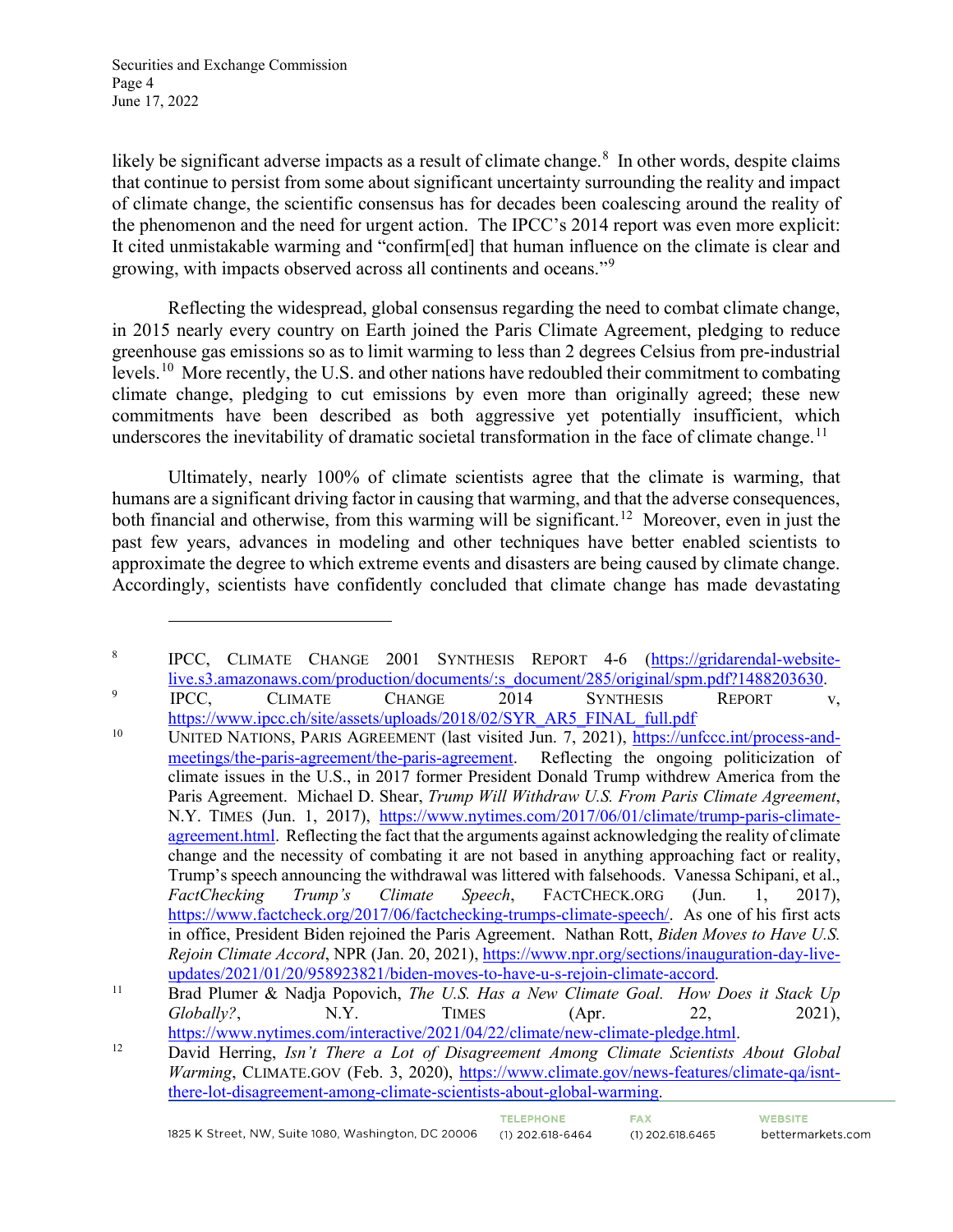Securities and Exchange Commission Page 5 June 17, 2022

wildfires, such as those that have raged in Australia, California, and other places in recent years, more likely to occur and more damaging when they do occur.<sup>[13](#page-4-0)</sup> Scientists have also pointed to climate change as a likely contributing factor behind 2020's record-shattering hurricane season, in which there were so many named storms that the World Meteorological Organization's list of names for the season was exhausted and the organization had to resort to naming storms using the Greek alphabet.<sup>[14](#page-4-1)</sup> Ultimately, the number of ecological and climate disasters causing at least \$1 billion in damage has increased, with 2020 seeing an astonishing and record-setting 22 such events costing \$95 billion in damage and over 250 lives, a trend scientists attribute to climate change.<sup>[15](#page-4-2)</sup> As time goes on, the urgency of climate change only becomes more apparent. For example, it was recently reported that in 2021, that **40% of Americans live in counties hit by climate-related disasters.**[16](#page-4-3)

All of which is to say, not only is it clear that climate change is occurring and will have a significant impact, it is also clear that **we are already living through the impact, and the impact is indeed severe.** Ultimately, scientists broadly agree that there needs to be a drastic reduction in greenhouse gas emissions in a short period of time, with the U.N. estimating in 2019 that emissions will need to drop by 7.6% **each year** from 2020-2030 to prevent the Earth from warming more than 1.5 to 2 degrees Celsius above pre-industrial levels. Scientists believe this is the essential target we must reach to avoid the worst effects of climate change.<sup>[17](#page-4-4)</sup>

## **II. CLIMATE CHANGE POSES MAJOR THREATS NOT ONLY TO THE ENVIRONMENT BUT ALSO TO BUSINESSES, THE ECONOMY, AND THE FINANCIAL SYSTEM.**

Because, as explained above, the impact from both the effects of climate change itself, and the significant policy changes required to forestall the worst of those effects, will be broad,

<span id="page-4-0"></span><sup>13</sup> Henry Fountain, *Climate Change Affected Australia's Wildfires, Scientists Confirm*, N.Y. TIMES, (Mar. 4, 2020), [https://www.nytimes.com/2020/03/04/climate/australia-wildfires-climate](https://www.nytimes.com/2020/03/04/climate/australia-wildfires-climate-change.html)[change.html;](https://www.nytimes.com/2020/03/04/climate/australia-wildfires-climate-change.html) Henry Fountain, *In a Warming California, a Future of More Fire*, N.Y. TIMES (Dec.

<span id="page-4-1"></span><sup>7, 2017),</sup> [https://www.nytimes.com/2020/09/08/climate/california-wildfires-climate.html.](https://www.nytimes.com/2020/09/08/climate/california-wildfires-climate.html) 14 James H. Ruppert, Jr. & Allison Wing, *This Year's Record Breaking Hurricane Season is Raising More Concerns About Climate Change*, PBS NEWSHOUR (Dec. 1, 2020), [https://www.pbs.org/newshour/science/this-years-record-breaking-atlantic-hurricane-season-is](https://www.pbs.org/newshour/science/this-years-record-breaking-atlantic-hurricane-season-is-raising-more-concerns-about-climate-change)[raising-more-concerns-about-climate-change.](https://www.pbs.org/newshour/science/this-years-record-breaking-atlantic-hurricane-season-is-raising-more-concerns-about-climate-change) 15 Thomas Frank, *Billion-Dollar Disasters Shattered U.S. Record in 2020*, SCIENTIFIC AMERICAN

<span id="page-4-2"></span><sup>(</sup>Jan. 11, 2021), [https://www.scientificamerican.com/article/billion-dollar-disasters-shattered-u-s-](https://www.scientificamerican.com/article/billion-dollar-disasters-shattered-u-s-record-in-2020/)

<span id="page-4-3"></span>[record-in-2020/.](https://www.scientificamerican.com/article/billion-dollar-disasters-shattered-u-s-record-in-2020/) 16 Sarah Kaplan & Andrew Ba Tan, *More than 40 percent of Americans live in counties hit by climate disasters in 2021*, Wash. Post (Jan. 5, 2022), [https://www.washingtonpost.com/climate](https://www.washingtonpost.com/climate-environment/2022/01/05/climate-disasters-2021-fires/)[environment/2022/01/05/climate-disasters-2021-fires/.](https://www.washingtonpost.com/climate-environment/2022/01/05/climate-disasters-2021-fires/) 17 Brady Dennis, *In Bleak Report, U.N. Says Drastic Action Is Only Way to Avoid Worst Effects of* 

<span id="page-4-4"></span>*Climate Change*, WASH. POST (Nov. 26, 2019), [https://www.washingtonpost.com/climate](https://www.washingtonpost.com/climate-environment/2019/11/26/bleak-report-un-says-drastic-action-is-only-way-avoid-worst-impacts-climate-change/)[environment/2019/11/26/bleak-report-un-says-drastic-action-is-only-way-avoid-worst-impacts](https://www.washingtonpost.com/climate-environment/2019/11/26/bleak-report-un-says-drastic-action-is-only-way-avoid-worst-impacts-climate-change/)[climate-change/.](https://www.washingtonpost.com/climate-environment/2019/11/26/bleak-report-un-says-drastic-action-is-only-way-avoid-worst-impacts-climate-change/)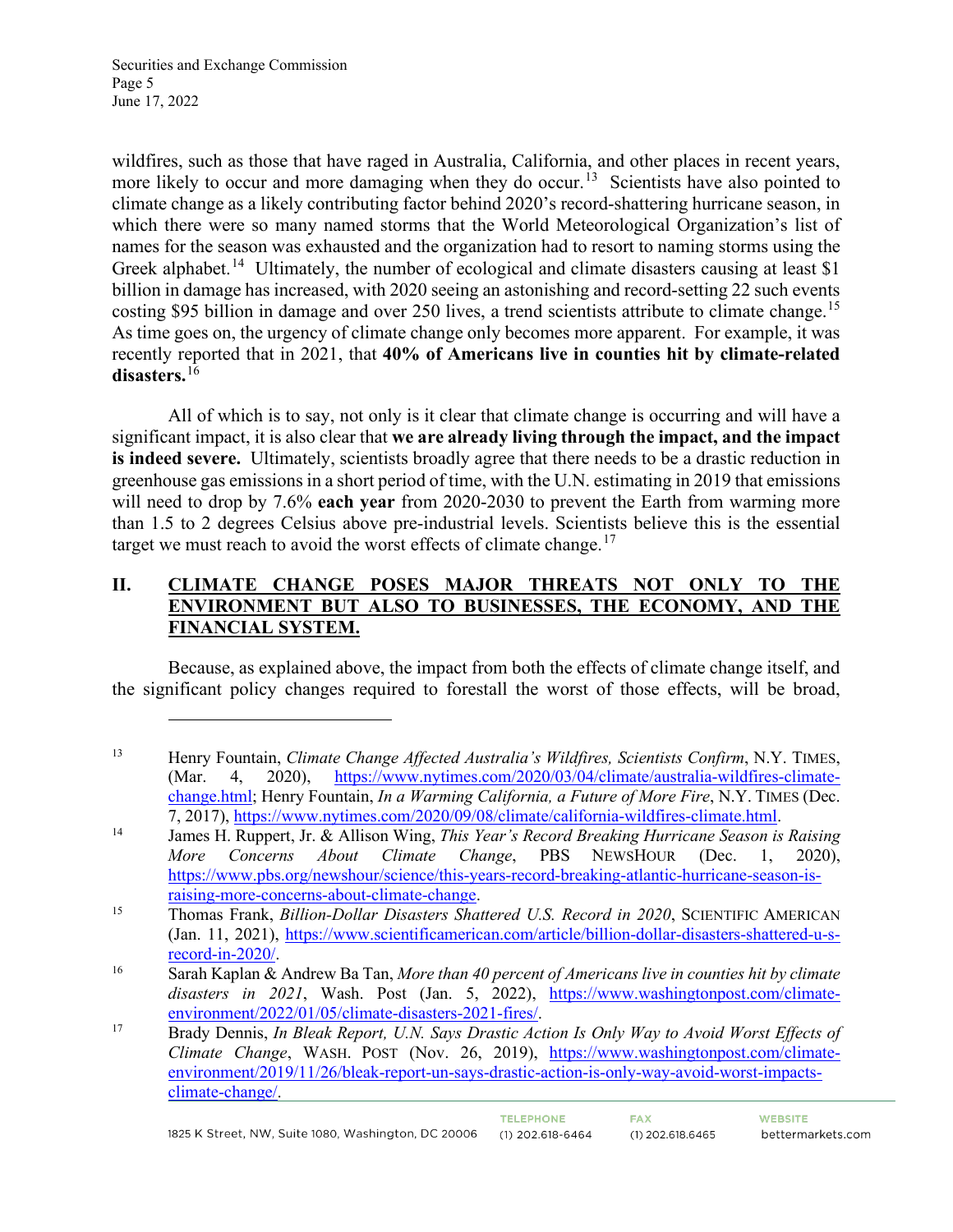Securities and Exchange Commission Page 6 June 17, 2022

touching nearly every aspect of society. Of clear relevance to the Proposal, this of course includes the economic impacts, which one study confirmed will be negative and will apply broadly "to poor or rich, and hot and cold countries alike, as economic growth is affected not only by higher temperatures but also by the degree of climate variability."[18](#page-5-0) By one estimate, the impact of climate change could result in a loss to the American economy of 2% of GDP per year.<sup>[19](#page-5-1)</sup> Another study determined that climate change could wipe off **\$23 trillion in global wealth** by 2050.[20](#page-5-2) Indeed, we are already seeing the consequences of climate change play out commercially and economically, as the "price of homes the U.S.'s eastern seaboard battered by fiercer storms and higher seas is lagging behind those inland" while the "price of farmland is rising in North America's once-frigid reaches, partly because of bets it will become more temperate."<sup>[21](#page-5-3)</sup> Ultimately, climate change and the efforts to ameliorate its worst effects will have a significant on where and how people live and work, their travel patterns, patterns of energy consumption, the value and insurability of assets, how goods move, and every other aspect of the economy. Such significant dislocations to economic and commercial activity can be expected to have a noticeable impact on nearly every business and commercial enterprise operating in what is a globally interconnected economy.

Thus, it has long been recognized in the business community that businesses need to have a plan to account for the risks posed by climate change. In a 2007 issue of the Harvard Business Review dedicated to climate change, the editors explained that as the widespread impacts from climate change make themselves felt, "businesses that continue to sit on the sidelines will be badly handicapped relative to those that are now devising strategies to reduce risk and find competitive advantage in a warming, carbon-constrained world."<sup>22</sup> In that same issue, business academics explained that climate change had transitioned from a "social responsibility" issue to an issue that will directly impact a business's competitiveness and, ultimately, bottom line:

"Companies that persist in treating climate change solely as a corporate social responsibility issue, rather than a business problem, will risk the greatest

<span id="page-5-0"></span>18 *See* Matthew E. Kahn, et al., *Long-Term Macroeconomic Effects of Climate Change: A Cross-Country Analysis* at 4, (NBER Working Paper No. 26167) (Aug. 2019) (finding that climate change has a negative impact on long-term growth and that "our empirical findings apply equally to poor or rich, and hot or cold countries"),

<span id="page-5-1"></span>[https://www.nber.org/system/files/working\\_papers/w26167/w26167.pdf.](https://www.nber.org/system/files/working_papers/w26167/w26167.pdf)<br>
<sup>19</sup> The Hamilton Project and the Stanford Institute for Economic Policy Research, Ten Facts about the Economics of Climate Change and Climate Policy 7 (2019), [https://www.brookings.edu/wp](https://www.brookings.edu/wp-content/uploads/2019/10/Environmental-Facts_WEB.pdf)[content/uploads/2019/10/Environmental-Facts\\_WEB.pdf.](https://www.brookings.edu/wp-content/uploads/2019/10/Environmental-Facts_WEB.pdf) 20 Christopher Flavelle, *Climate Change Could Cut World Economy by \$23 Trillion in 2050,* 

<span id="page-5-2"></span>*Insurance Giant Warns*, N.Y TIMES (Apr. 22, 2021),

<span id="page-5-3"></span>[https://www.nytimes.com/2021/04/22/climate/climate-change-economy.html.](https://www.nytimes.com/2021/04/22/climate/climate-change-economy.html) 21 Bradley Hope & Nicole Friedman, *Climate Change Is Forcing the Insurance Industry to Recalculate*, WALL ST. J (Oct. 2, 2018), [https://www.wsj.com/graphics/climate-change-forcing](https://www.wsj.com/graphics/climate-change-forcing-insurance-industry-recalculate/?mod=article_relatedinline)[insurance-industry-recalculate/?mod=article\\_relatedinline.](https://www.wsj.com/graphics/climate-change-forcing-insurance-industry-recalculate/?mod=article_relatedinline) 22 Editor's Note in *Climate Business/Business Climate*, HARVARD BUSINESS REVIEW (Oct. 2007),

<span id="page-5-4"></span>https://hbr.org/2007/10/climate-business--business-climate.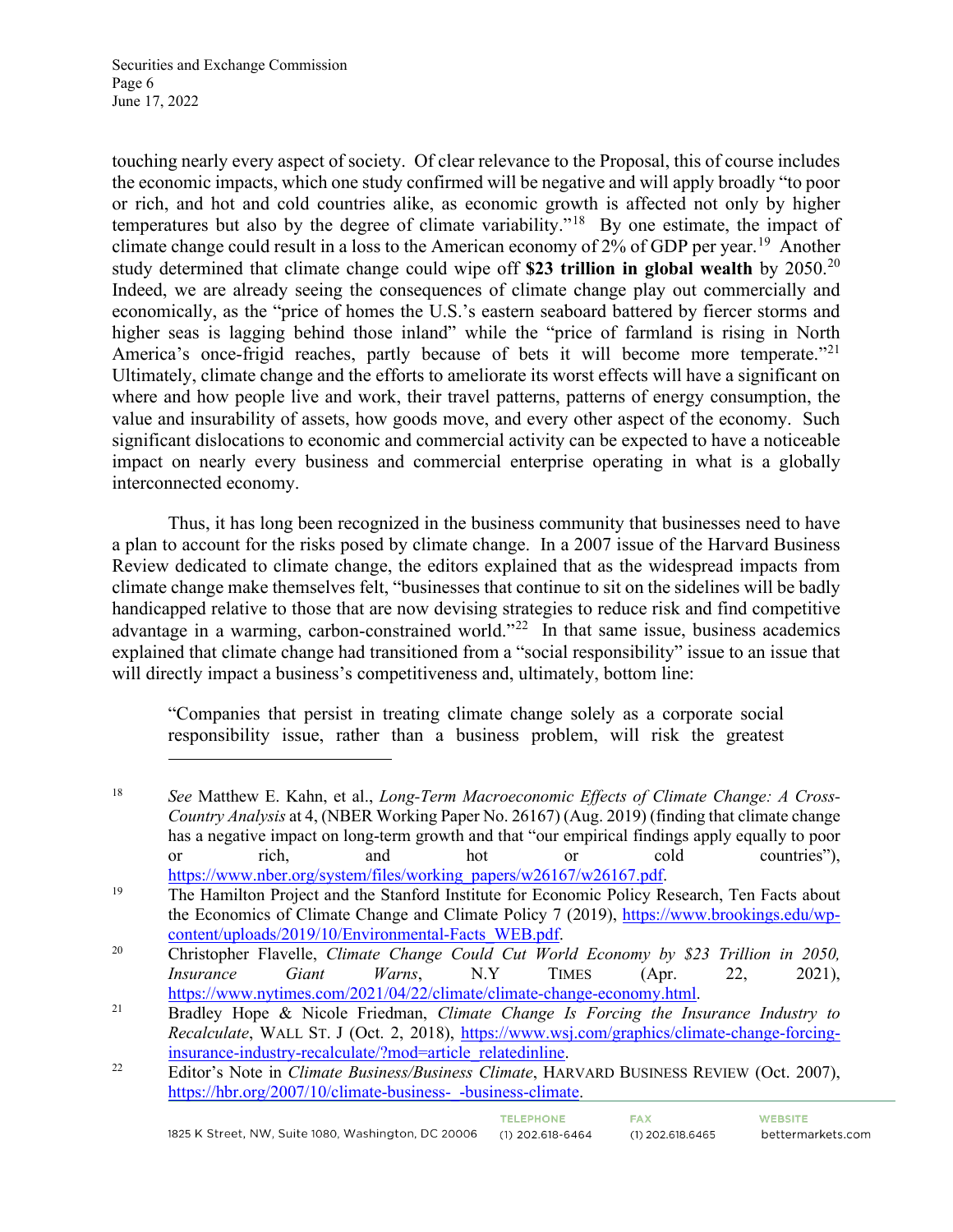consequences. Of course, a company's climate policies will be affected by stakeholder expectations and standards for social responsibility. But the effects of climate on companies' operations are now so tangible and certain that the issue is best addressed with the tools of the strategist, not the philanthropist."<sup>[23](#page-6-0)</sup>

Unsurprisingly, the direct link between the necessary steps to address climate risk and businesses' bottom line has only become clearer since the admonitions of the Harvard Business Review in 2007. One catalyst for this was the 2015 Paris Accords, in which nearly every country on Earth committed to significant reductions in carbon emissions in an attempt to limit warming to 1.5 to 2 degrees Centigrade and avoid the worst effects of climate change. This resolve signaled that policymakers around the world were committed to taking drastic action to combat climate change, drastic action that will clearly have a commercial impact. $24$ 

Another catalyst has been the extent to which the physical risks of climate change have become apparent in the last few years, in a way in which they were not previously evident. As explained above, there has been a significant increase in costly environmental disasters, including large storms, severe droughts, and devastating wildfires, which improvements in modeling have allowed scientists to tie to climate change.<sup>25</sup> This has had an impact on businesses' assessment of climate change in at least two related ways. First, it illustrated the degree to which climate change makes sudden, catastrophic events that could pose an existential threat to a company more likely, challenging assumptions that the threats from climate change would be more gradual and, perhaps, less widespread.<sup>26</sup> Deloitte recently explained that climate change and extreme weather alone "directly impact 70% of all economic sectors worldwide routinely."<sup> $27$ </sup> Second, it made the impacts of climate change more concrete and real for consumers, investors, and other individuals whose dollars companies are ultimately trying to attract. As one CEO cogently explained, businesses

TELEPHONE.

<span id="page-6-0"></span><sup>23</sup> Michael E. Porter & Forest L. Reinhardt, *Grist: A Strategic Approach to Climate* in *Climate Business/Business Climate*, HARVARD BUSINESS REVIEW (Oct. 2007),

<span id="page-6-1"></span>[https://hbr.org/2007/10/climate-business-\\_-business-climate.](https://hbr.org/2007/10/climate-business-_-business-climate) 24 David Hodari, *For Business, Climate Change Has Become Real*, WALL ST.J. (Dec. 17, 2019) ("The turning point for business came in 2015, with the United Nations Climate Change Conference in Paris… Activists were already calling for more government oversight on industry, and investors were pressuring companies on environmental issues. The agreement accelerated those trends, and was a crucial driver in making the corporate sector take climate change into account when doing business."), [https://www.wsj.com/articles/business-worries-about-climate-intensify-their-actions](https://www.wsj.com/articles/business-worries-about-climate-intensify-their-actions-less-so-11547643600?mod=article_inline)[less-so-11547643600?mod=article\\_inline.](https://www.wsj.com/articles/business-worries-about-climate-intensify-their-actions-less-so-11547643600?mod=article_inline) 25 *Supra* notes 12-16

<span id="page-6-2"></span>

<span id="page-6-3"></span><sup>26</sup> *See* Russell Gold, *PG&E: The First Climate-Change Bankruptcy, Probably Not the Last*, WALL ST. J. (Jan. 18, 2019), [https://www.wsj.com/articles/pg-e-wildfires-and-the-first-climate-change](https://www.wsj.com/articles/pg-e-wildfires-and-the-first-climate-change-bankruptcy-11547820006)[bankruptcy-11547820006.](https://www.wsj.com/articles/pg-e-wildfires-and-the-first-climate-change-bankruptcy-11547820006) 27 Kristen Sullivan, et al., *Climate Change 101 for Business Leaders*, DELOITTE INSIGHTS (Jan. 6,

<span id="page-6-4"></span><sup>2021),</sup> [https://www2.deloitte.com/us/en/insights/topics/strategy/economic-impact-climate](https://www2.deloitte.com/us/en/insights/topics/strategy/economic-impact-climate-change.html)[change.html.](https://www2.deloitte.com/us/en/insights/topics/strategy/economic-impact-climate-change.html)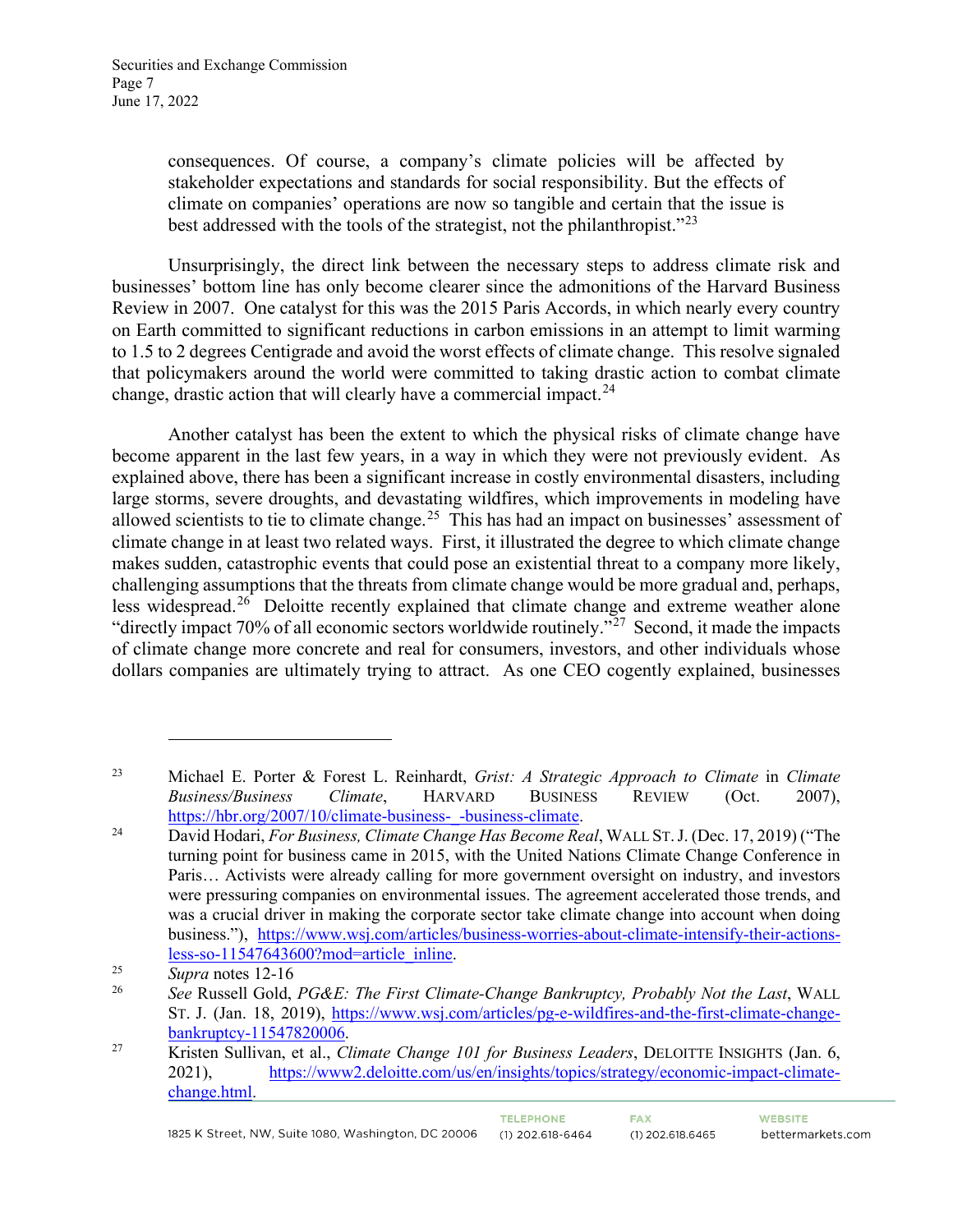Securities and Exchange Commission Page 8 June 17, 2022

need to abandon merely symbolic gestures because consumers now know more clearly than ever what is at stake:

"Consumers had first-hand exposure to the real-life impacts of climate change this year with record-breaking wildfires and the worst air pollution the U.S has ever seen. Now that they're painfully aware that this is directly affecting them, they will no longer be amused by far-off climate initiatives with symbolic names like 'Vision  $2030.^{\dots 28}$  $2030.^{\dots 28}$  $2030.^{\dots 28}$ 

This has led to a widespread recognition that businesses must account for climate change as a part of their primary mission of maximizing profits. At a recent conference on climate change, the impact on businesses was put in stark terms:

"The climate-related shift could be as transformational as the advent of the internet. Businesses that do not adapt will be at risk, while those that embrace change will see greater opportunities. Dr Bell [the Asia-Pacific climate change and sustainability services leader for Ernst & Young] describes climate change as 'the greatest economic transformation in our lifetime, because it impacts on every single industry sector. Nobody's immune."<sup>[29](#page-7-1)</sup>

One important thing to note about these warnings regarding the potential impact of climate change on businesses' bottom line is they are not being urged by environmental activists or liberal or progressive politicians, but by members of the business community itself.

In addition, given that climate change is expected to "impact nearly every facet of the economy, including infrastructure, agriculture, residential and commercial property, as well as human health and labor productivity," it does not only pose a threat to individual businesses but poses a broader threat to financial stability.[30](#page-7-2) This has been widely recognized by regulators across the U.S. and the globe who have a responsibility to address risks to financial stability. The Market Risk Advisory Committee of the Commodity Futures Trading Commission ("CFTC") has explained that climate change poses potential risk to financial stability in the form of "disorderly

<span id="page-7-0"></span><sup>28</sup> Edward Segal, *Here's How Climate Change Crisis Could Impact Business Operations And Policies In 2022*, FORBES (Jan. 1, 2022), https://www.forbes.com/sites/edwardsegal/2022/01/01/heres-how-<br>climate-change-crisis-could-impact-business-operations-and-policies-in-2022/?sh=717e57fc1568.

<span id="page-7-1"></span><sup>&</sup>lt;sup>29</sup> Lucy Colback, *The Role of Business in Climate Change*, FIN. TIMES (Dec. 17, 2020), [https://www.ft.com/content/7ab0bfb0-b37c-463d-b132-0944b6fe8e8b.](https://www.ft.com/content/7ab0bfb0-b37c-463d-b132-0944b6fe8e8b)<br>
Managing Climate Risk in the U.S. Financial System: Report of the Climate-Related Market Risk

<span id="page-7-2"></span>Subcommittee, Market Risk Advisory Committee of the U.S. Commodity Futures Trading Commission i (2020), [https://www.cftc.gov/sites/default/files/2020-09/9-9-](https://www.cftc.gov/sites/default/files/2020-09/9-9-20%20Report%20of%20the%20Subcommittee%20on%20Climate-Related%20Market%20Risk%20-%20Managing%20Climate%20Risk%20in%20the%20U.S.%20Financial%20System%20for%20posting.pdf) [20%20Report%20of%20the%20Subcommittee%20on%20Climate-](https://www.cftc.gov/sites/default/files/2020-09/9-9-20%20Report%20of%20the%20Subcommittee%20on%20Climate-Related%20Market%20Risk%20-%20Managing%20Climate%20Risk%20in%20the%20U.S.%20Financial%20System%20for%20posting.pdf)[Related%20Market%20Risk%20-](https://www.cftc.gov/sites/default/files/2020-09/9-9-20%20Report%20of%20the%20Subcommittee%20on%20Climate-Related%20Market%20Risk%20-%20Managing%20Climate%20Risk%20in%20the%20U.S.%20Financial%20System%20for%20posting.pdf) [%20Managing%20Climate%20Risk%20in%20the%20U.S.%20Financial%20System%20for%20](https://www.cftc.gov/sites/default/files/2020-09/9-9-20%20Report%20of%20the%20Subcommittee%20on%20Climate-Related%20Market%20Risk%20-%20Managing%20Climate%20Risk%20in%20the%20U.S.%20Financial%20System%20for%20posting.pdf) [posting.pdf.](https://www.cftc.gov/sites/default/files/2020-09/9-9-20%20Report%20of%20the%20Subcommittee%20on%20Climate-Related%20Market%20Risk%20-%20Managing%20Climate%20Risk%20in%20the%20U.S.%20Financial%20System%20for%20posting.pdf)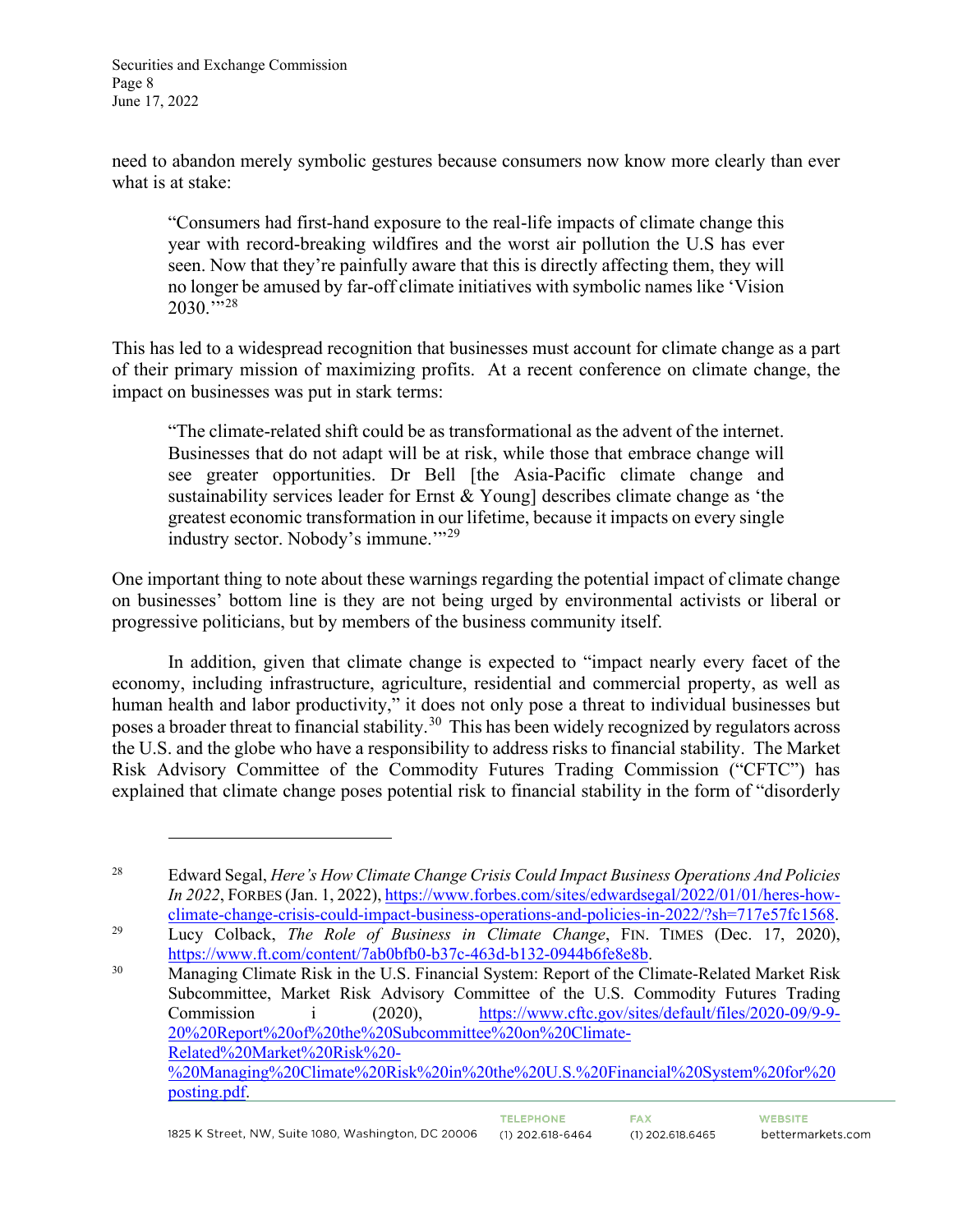Securities and Exchange Commission Page 9 June 17, 2022

price adjustments in various asset classes, with possible spillovers into different parts of the financial system, as well as potential disruption of the proper functioning of financial markets."[31](#page-8-0)

The Financial Stability Oversight Council ("FSOC")—which as its name implies is directly responsible for monitoring the financial system and identifying risks to financial stability—has specifically identified climate change as an emerging threat to financial stability, as the escalating "adverse effects from climate change to households, communities, and businesses will exacerbate climate-related risks to the U.S. and global financial systems if not addressed."[32](#page-8-1) Similarly, the Financial Stability Board ("FSB"), has recognized that the "manifestation of physical risks" from climate change "as well as a disorderly transition to a low-carbon economy could have destabilizing effects on the financial system."<sup>33</sup> Indeed, the FSB referred to the threat climate change poses to financial stability as different from other risks to financial stability because it is "global in nature, and will have effects across all entities, sectors, and economies."<sup>34</sup>

Importantly, each of these agencies—CFTC, FSOC, and FSB—have specifically identified lack of transparency as a key driver of climate-related risk to the financial system. Accordingly, they have emphasized the importance of enhanced corporate disclosures about climate-related risks to mitigating risks to the financial system. For example, the CFTC identified as a major concern for regulators "what we don't know," and therefore emphasized that

"building on the firm-level disclosures provided by issuers, U.S. financial regulators would be better able to understand the impacts of climate change on financial markets. This greater understanding would allow them to issue relevant guidance or regulation needed to improve the resilience of financial markets in the face of this risk and uncertainty. By the same token, state and local governments and community members themselves—would be better able to understand how

TELEPHONE.

**FAX** 

 $(1)$  202.618.6465

<span id="page-8-0"></span><sup>&</sup>lt;sup>31</sup> Managing Climate Risk in the U.S. Financial System: Report of the Climate-Related Market Risk Subcommittee, Market Risk Advisory Committee of the U.S. Commodity Futures Trading Commission i (2020), [https://www.cftc.gov/sites/default/files/2020-09/9-9-](https://www.cftc.gov/sites/default/files/2020-09/9-9-20%20Report%20of%20the%20Subcommittee%20on%20Climate-Related%20Market%20Risk%20-%20Managing%20Climate%20Risk%20in%20the%20U.S.%20Financial%20System%20for%20posting.pdf) [20%20Report%20of%20the%20Subcommittee%20on%20Climate-](https://www.cftc.gov/sites/default/files/2020-09/9-9-20%20Report%20of%20the%20Subcommittee%20on%20Climate-Related%20Market%20Risk%20-%20Managing%20Climate%20Risk%20in%20the%20U.S.%20Financial%20System%20for%20posting.pdf)[Related%20Market%20Risk%20-](https://www.cftc.gov/sites/default/files/2020-09/9-9-20%20Report%20of%20the%20Subcommittee%20on%20Climate-Related%20Market%20Risk%20-%20Managing%20Climate%20Risk%20in%20the%20U.S.%20Financial%20System%20for%20posting.pdf) [%20Managing%20Climate%20Risk%20in%20the%20U.S.%20Financial%20System%20for%20](https://www.cftc.gov/sites/default/files/2020-09/9-9-20%20Report%20of%20the%20Subcommittee%20on%20Climate-Related%20Market%20Risk%20-%20Managing%20Climate%20Risk%20in%20the%20U.S.%20Financial%20System%20for%20posting.pdf)

<span id="page-8-1"></span>[posting.pdf.](https://www.cftc.gov/sites/default/files/2020-09/9-9-20%20Report%20of%20the%20Subcommittee%20on%20Climate-Related%20Market%20Risk%20-%20Managing%20Climate%20Risk%20in%20the%20U.S.%20Financial%20System%20for%20posting.pdf)<br><sup>32</sup> FSOC, Report on Climate Related Financial Risk 11 (2021), [https://home.treasury.gov/system/files/261/FSOC-Climate-Report.pdf.](https://home.treasury.gov/system/files/261/FSOC-Climate-Report.pdf)<br>
FSB Roadmap for Addressing Climate-Related Financial Risks 1 (Jul. 7, 2021),

<span id="page-8-2"></span>[https://www.fsb.org/wp-content/uploads/P070721-2.pdf.](https://www.fsb.org/wp-content/uploads/P070721-2.pdf)<br>
FSB Roadmap for Addressing Climate-Related Financial Risks 1 (Jul. 7, 2021),

<span id="page-8-3"></span>[https://www.fsb.org/wp-content/uploads/P070721-2.pdf.](https://www.fsb.org/wp-content/uploads/P070721-2.pdf)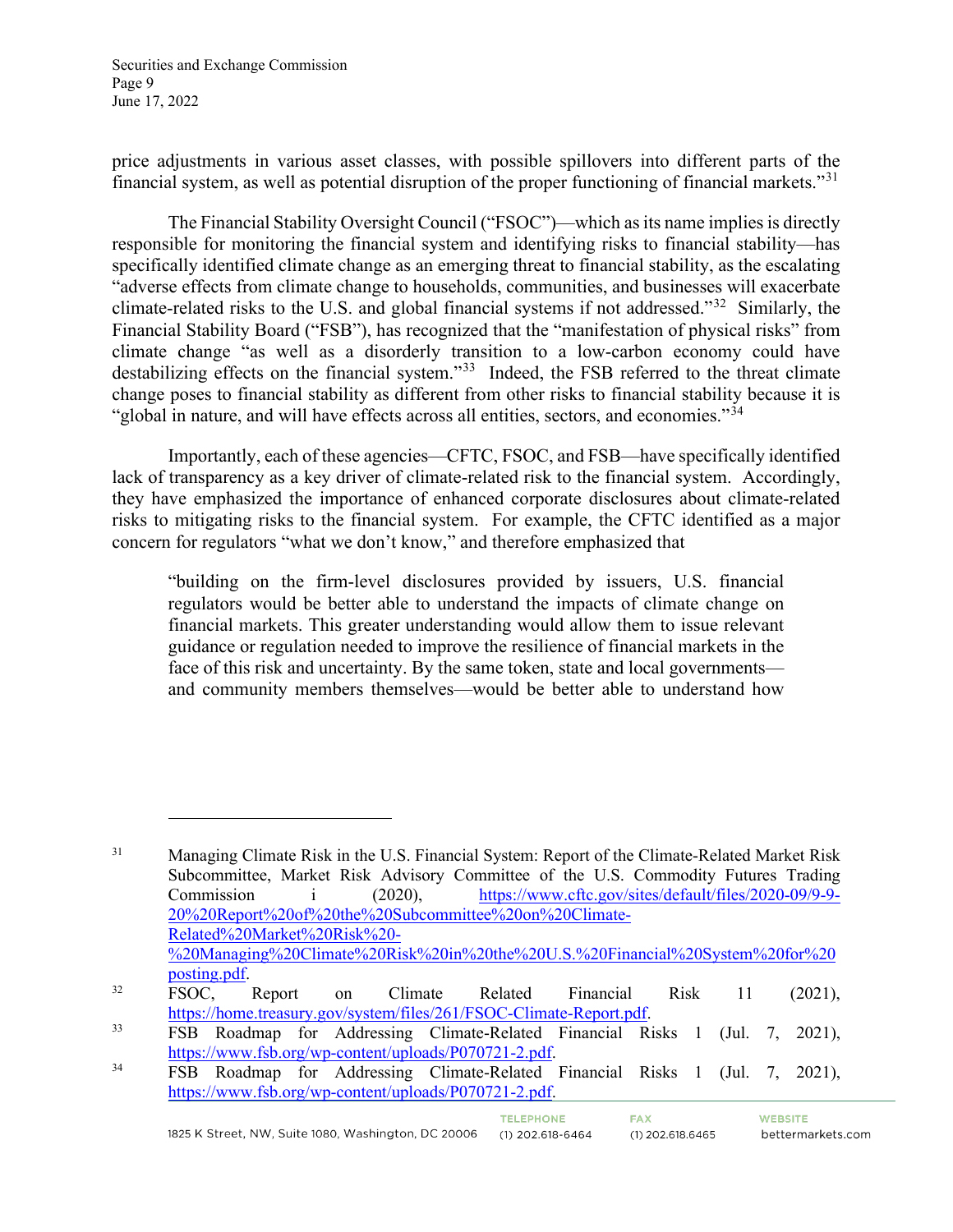companies in their localities are preparing for climate risks and opportunities that could impact the local economy, labor force, and tax base."<sup>[35](#page-9-0)</sup>

Similarly, FSOC has explained that enhanced disclosure of climate-risks by companies, along the lines of the Proposal, will not only "better inform investors and market participants about the climate-related risks to those entities," but also, in combination "these disclosures can also better inform market participants and regulators about climate-related risks to industry sectors and the financial system."[36](#page-9-1) And the FSB, for its part, has explained that "[h]igh-quality corporate disclosures enable market participants to make better informed decisions, such as on pricing and allocation of capital, and they help financial authorities to better assess the resilience of financial institutions and the overall financial system to climate-related risks."<sup>[37](#page-9-2)</sup>

## **III. GIVEN THE ENORMOUS FINANCIAL IMPACT OF CLIMATE CHANGE, INVESTORS ARE DEMANDING CLIMATE-RELATED DISCLOSURES.**

As a general matter, investors are a broad and diverse group with a diverse array of interests and goals, some purely financial, some not. Yet common to all of them is the need and desire for reliable and accurate information on which to base their investment decisions, whatever their personal motivations may be.<sup>38</sup> And rarely has the demand for better disclosures from the companies they invest in about the climate-risk they face been so broad and strong.

The SEC has exhaustively documented some evidence of this demand in the Release. This investor demand has come in a variety of forms. In 2019, 630 institutional investors representing more than \$37 trillion in assets under management sent a letter urging governments to mandate climate-related financial reporting. And in 2021, 733 institutional investors representing \$52

<span id="page-9-0"></span><sup>&</sup>lt;sup>35</sup> Managing Climate Risk in the U.S. Financial System: Report of the Climate-Related Market Risk Subcommittee, Market Risk Advisory Committee of the U.S. Commodity Futures Trading Commission i, 88 (2020), [https://www.cftc.gov/sites/default/files/2020-09/9-9-](https://www.cftc.gov/sites/default/files/2020-09/9-9-20%20Report%20of%20the%20Subcommittee%20on%20Climate-Related%20Market%20Risk%20-%20Managing%20Climate%20Risk%20in%20the%20U.S.%20Financial%20System%20for%20posting.pdf) [20%20Report%20of%20the%20Subcommittee%20on%20Climate-](https://www.cftc.gov/sites/default/files/2020-09/9-9-20%20Report%20of%20the%20Subcommittee%20on%20Climate-Related%20Market%20Risk%20-%20Managing%20Climate%20Risk%20in%20the%20U.S.%20Financial%20System%20for%20posting.pdf)[Related%20Market%20Risk%20-](https://www.cftc.gov/sites/default/files/2020-09/9-9-20%20Report%20of%20the%20Subcommittee%20on%20Climate-Related%20Market%20Risk%20-%20Managing%20Climate%20Risk%20in%20the%20U.S.%20Financial%20System%20for%20posting.pdf) [%20Managing%20Climate%20Risk%20in%20the%20U.S.%20Financial%20System%20for%20](https://www.cftc.gov/sites/default/files/2020-09/9-9-20%20Report%20of%20the%20Subcommittee%20on%20Climate-Related%20Market%20Risk%20-%20Managing%20Climate%20Risk%20in%20the%20U.S.%20Financial%20System%20for%20posting.pdf)

<span id="page-9-1"></span>[posting.pdf.](https://www.cftc.gov/sites/default/files/2020-09/9-9-20%20Report%20of%20the%20Subcommittee%20on%20Climate-Related%20Market%20Risk%20-%20Managing%20Climate%20Risk%20in%20the%20U.S.%20Financial%20System%20for%20posting.pdf)<br><sup>36</sup> FSOC, Report on Climate Related Financial Risk 67 (2021), [https://home.treasury.gov/system/files/261/FSOC-Climate-Report.pdf.](https://home.treasury.gov/system/files/261/FSOC-Climate-Report.pdf)<br>
FSB Roadmap for Addressing Climate-Related Financial Risks 1 (Jul. 7, 2021),

<span id="page-9-2"></span>[https://www.fsb.org/wp-content/uploads/P070721-2.pdf.](https://www.fsb.org/wp-content/uploads/P070721-2.pdf)<br>
In some cases, coordination problems can lead to investors not demanding particular information

<span id="page-9-3"></span>even when those actions would seem to be broadly beneficial to investors of all types. *See* Sean J. Griffith, *Uncovering A Gatekeeper: Why the Sec Should Mandate Disclosure of Details Concerning Directors' and Officers' Liability Insurance Policies*, 154 U. Pa. L. Rev. 1147, 1189 (2006) ("In this way, the absence of voluntary disclosure of D&O policy details does not point to the irrelevance of the information, but rather to a coordination problem among investors. All investors would prefer that D&O policy information generally be disclosed, but the investors of any one firm may be disinclined to cause it to disclose since that firm will not fully capture the value of its disclosure.").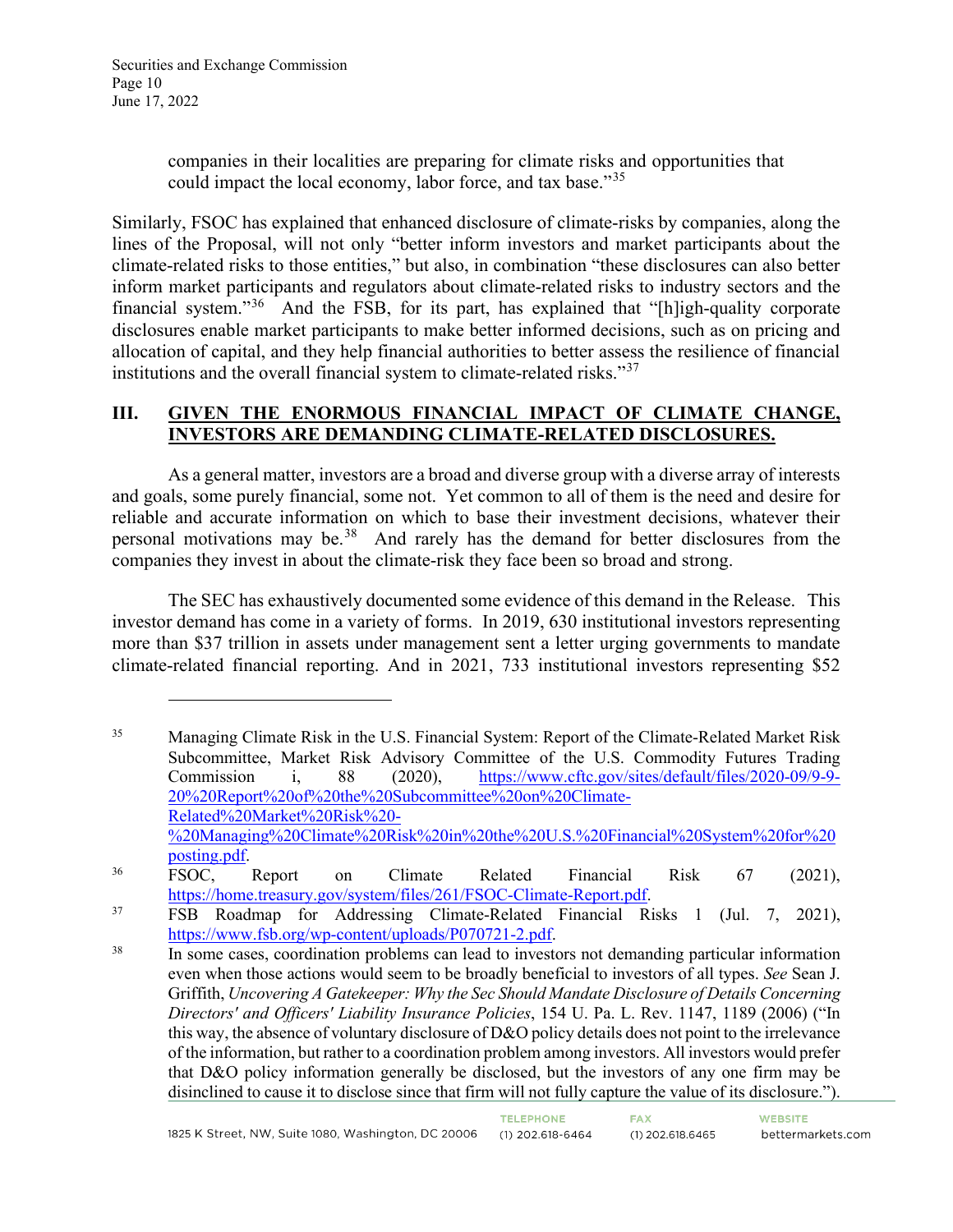Securities and Exchange Commission Page 11 June 17, 2022

trillion in assets under management similarly issued a statement calling on governments to address climate change, in part, by mandating corporate disclosures.<sup>[39](#page-10-0)</sup>

Investors have also formed groups with the express goal of combating climate change. $40$ Evidence of consistent and widespread investor demand for better climate disclosures is also evidenced by the array of third-party vendors and voluntary frameworks (with significant issuer participation) that has arisen in the absence of a mandatory disclosure regime to provide more information about climate-risks.[41](#page-10-2) However, as the Release explains, the proliferation of vendors and frameworks to enhance disclosure of climate risks has come at a cost, leading to significant fragmentation in climate disclosures, undermining their utility for investors and others.<sup>[42](#page-10-3)</sup> Nevertheless, this evidences both significant and broad investor demand for climate-related disclosures and, importantly, issuer recognition of that demand.

Finally, multiple polls have revealed that an overwhelming majority of investors want mandatory disclosure of climate-risk.<sup>43</sup> At the same time, there is virtually no evidence that investors are affirmatively opposed to enhanced, mandatory climate disclosures. In short, investors are demanding, in a variety of ways and through a variety of channels, more and better disclosures related to climate risk.

### **IV. THE SEC HAS BECOME INCREASINGLY ENGAGED IN ADDRESSING THE NEED FOR DISCLOSURE OF CLIMATE RELATED RISKS.**

As noted in the Release, the SEC first addressed environment-related disclosures in the 1970s, explaining in an interpretive release that "registrants should consider disclosing in their SEC filings the financial impact of compliance with environmental laws."[44](#page-10-5) In 1982, the SEC adopted rules "mandating disclosure of information relating to litigation and other business costs arising out of compliance with" environmental protection laws.<sup>45</sup> In 2010, in response to investor demand and in light of the fact that companies were disclosing possibly material climate-related information outside of SEC filings, the SEC released guidance specifically addressing companies' obligation to disclose climate-related risks under existing disclosure obligations.<sup>46</sup> Finally, in 2021, then-Acting Chair Allison Lee sought public input on climate disclosures.<sup>[47](#page-10-8)</sup>

<span id="page-10-0"></span> $R$ elease at 21,340-41.<br><sup>40</sup> Release at 21,340,41

<span id="page-10-1"></span><sup>40</sup> Release at 21,340-41.

<span id="page-10-2"></span><sup>&</sup>lt;sup>41</sup> Release at 21,341-42.

<span id="page-10-4"></span><span id="page-10-3"></span><sup>&</sup>lt;sup>42</sup> Release at 21,342.<br><sup>43</sup> Public Citizen, *Sur* 

<sup>43</sup> Public Citizen, *Survey Reveals Retail Investors Want SEC to Require Climate Disclosure* (Apr. 29, 2022), [https://www.citizen.org/news/survey-reveals-retail-investors-want-sec-to-require-climate-](https://www.citizen.org/news/survey-reveals-retail-investors-want-sec-to-require-climate-disclosure/)

<span id="page-10-5"></span> $\frac{\text{disclosure/}}{44}$ <br>Release at 21,338.<br>Pelegge at 21,338.

<span id="page-10-6"></span><sup>45</sup> Release at 21,338.<br> $^{46}$  Release at 21,338.

<span id="page-10-8"></span><span id="page-10-7"></span> $^{46}$  Release at 21,338.<br>
Release at 21.338

Release at 21,338.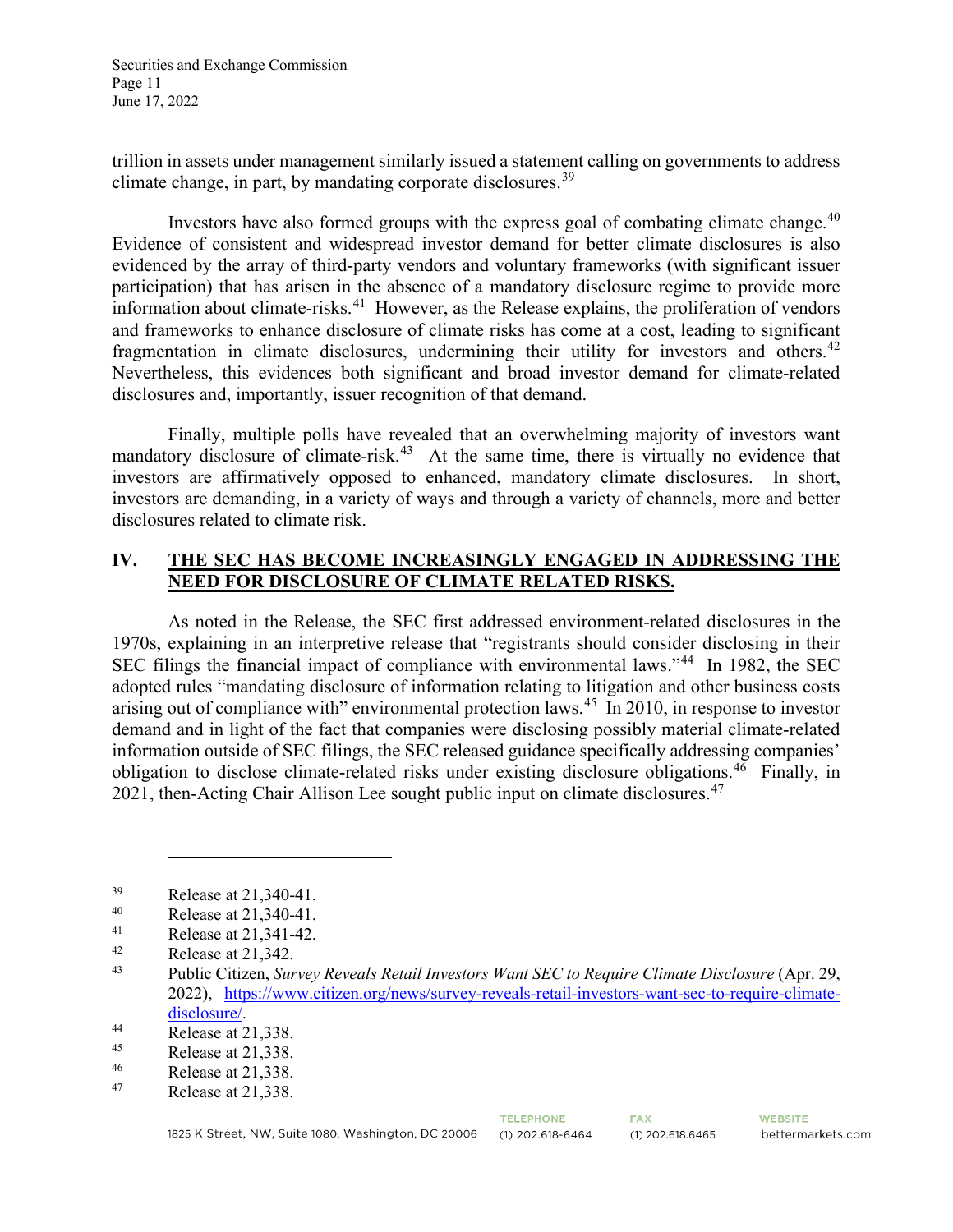Securities and Exchange Commission Page 12 June 17, 2022

#### **OVERVIEW OF PROPOSAL**

The Proposal would require that registrants disclose a variety of relevant data and information on climate-related risks, metrics to assess climate-related risks, and strategies for addressing climate-related risk. Specifically, the Proposal would require that registrants disclose:

- How the registrant's board and management identify, assess, and manage climaterelated risk, and whether those processes are integrated into the registrant's overall risk management process;
- How the registrant's board and management oversee climate-related risks;
- How any identified climate-related risks have had, or are likely to have, an impact on its business and consolidated financial statements over the short-, medium-, and long-term;
- How any identified climate-related risks have affected or are likely to affect the registrant's strategy, business model, and outlook;
- If it has adopted a transition plan, a description of the plan, including the relevant metrics and targets used to identify and manage any physical and transition risks;
- If it uses scenario analysis to assess the resilience of its business strategy to climaterelated risks, a description of the scenarios used, as well as the parameters, assumptions, analytical choices, and projected principal financial impacts;
- If it uses an internal carbon price, information about the price and how it is set;
- The impact of climate-related events, such as severe weather and wildfires, and transition activities on the line items of a registrant's consolidated financial statements, as well as the financial estimates and assumptions used in the financial statements;
- Scope 1 and Scope 2 GHG emissions, separately disclosed, expressed both by disaggregated constituent greenhouse gases and in the aggregate, and in absolute terms, not including offsets, and in terms of intensity (per unit of economic value or production), and Scope 3 emissions if material, or if the registrant has established an emissions target that includes Scope 3 emissions;  $48$
- If the registrant has publicly set climate-related targets or goals, information about:
	- o The scope of activities and emissions included in the target, the timeframe time horizon the target is intended to be achieved, and any interim targets;
	- o How the registrant intends to meet its climate-related targets or goals;

<span id="page-11-0"></span><sup>&</sup>lt;sup>48</sup> Scope 1 emissions are "are direct GHG emissions that occur from sources owned or controlled by the company," Scope 2 emissions "are those emissions primarily resulting from the generation of electricity purchased and consumed by the company," and Scope 3 emissions "are all other indirect emissions not accounted for in Scope 2 emissions," i.e. emissions that "are a consequence of the company's activities but are generated from sources that are neither owned nor controlled by the company." Release at 21,344-45.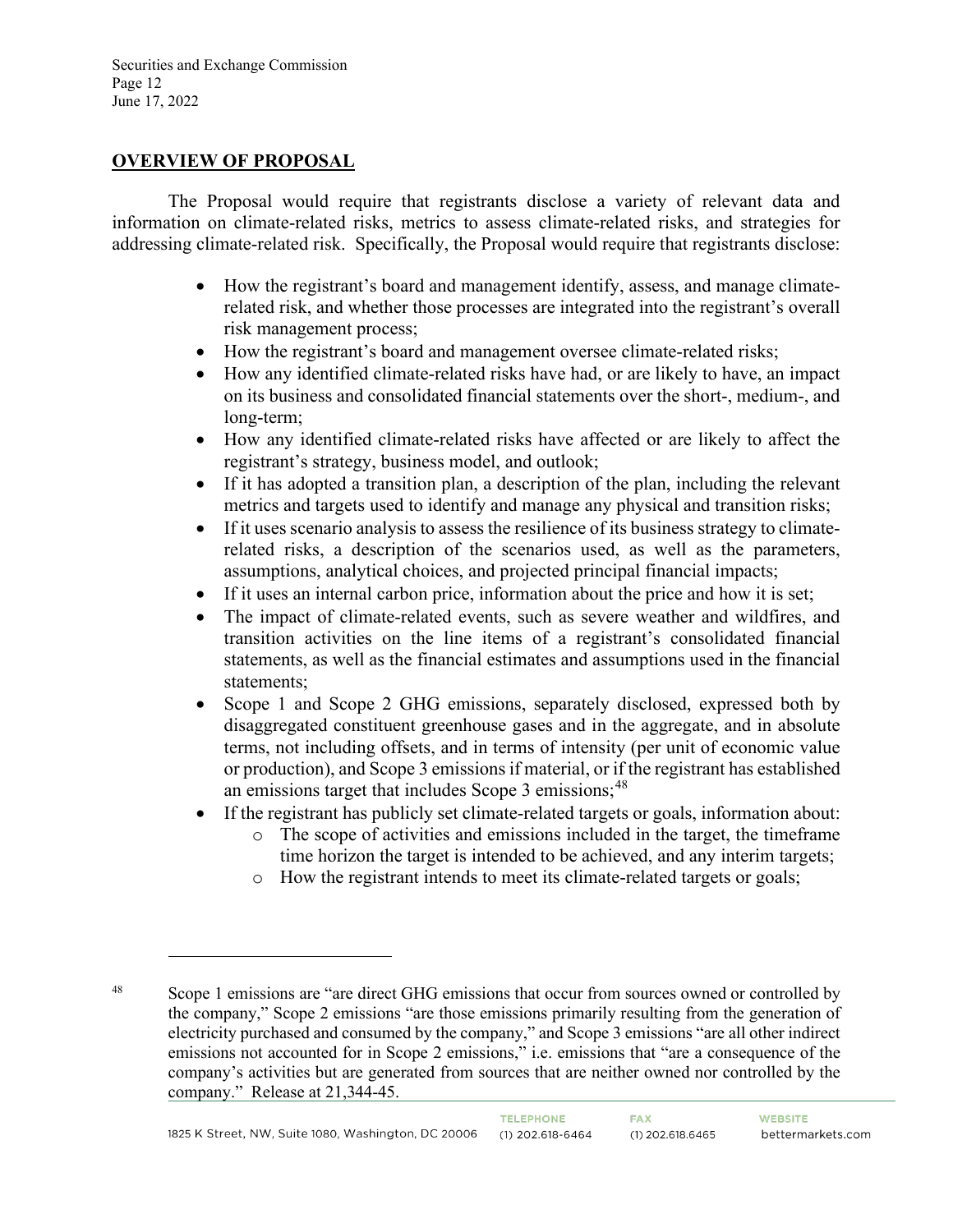- o Relevant data to indicate whether the registrant is making progress toward meeting the target or goal and how such progress has been achieved, with updates each fiscal year; and
- o If carbon offsets or renewable energy certificates ("RECs") have been used as part of the registrant's plan to achieve climate-related targets or goals, certain information about the carbon offsets or RECs, including the amount of carbon reduction represented by the offsets or the amount of generated renewable energy represented by the RECs.

These disclosures would be required to be provided in registration statements and annual reports. Disclosures mandated by Regulation S-K would be required to be made in a separate, captioned section of the relevant report; the climate-related financial metrics mandated by Regulation S-X would be required to be provided in a note to the registrant's consolidated financial statements. Also, subject to a phase-in period, registrants that are accelerated or large accelerated filers will be required to obtain third-party verification of Scope 1 and Scope 2 emissions disclosures, to a level of "limited assurance" for disclosures made in 2025 by large accelerated filers and 2026 by accelerated filers, and to a level of "reasonable assurance" for disclosures made in 2027 by large accelerated filers and in 2028 for disclosures made in 2028. Forward-looking statements in the registrant's climate risk disclosures would be subject to the safe harbor in the Private Securities Litigation Reform Act.<sup>[49](#page-12-0)</sup>

#### **COMMENTS**

The Proposal will significantly advance the SEC's goal of protecting investors and serving the public interest. And it falls well within the Commission's statutory authority. Those who insist that the SEC has stepped outside its proper role as a financial market regulator are mistaken. In fact, these arguments misconstrue the scope of the Commission's authority to mandate disclosures, the nature of investor demand for climate-related disclosures, the enormous financial and economic impact that climate change is now having and threatens to inflict on an increasingly grand scale, and the scope and objectives of the Proposal. Any court that fairly read the SEC's statutory authority, and fairly assessed the actual evidence about the impact of climate change on the economy and the financial system and the connection of that impact to investor demand for better climate-related disclosures, would readily conclude that the SEC's authority to issue the Proposal is clear.

<span id="page-12-0"></span><sup>49</sup> *See generally* SEC, *Fact Sheet: Enhancement and Standardization of Climate-Related Disclosures* (Mar. 21, 2022), [https://www.sec.gov/files/33-11042-fact-sheet.pdf.](https://www.sec.gov/files/33-11042-fact-sheet.pdf) "Limited assurance" is "a form of negative assurance that the attester is unaware of any material issues," while "reasonable assurance" is "an affirmative attestation that the information is fairly presented in all material respects." Commissioner Allison Herren Lee, *Shelter from the Storm: Helping Investors Navigate Climate Change Risk* (Mar. 21, 2022) [https://www.sec.gov/news/statement/lee-climate-disclosure-](https://www.sec.gov/news/statement/lee-climate-disclosure-20220321)[20220321.](https://www.sec.gov/news/statement/lee-climate-disclosure-20220321)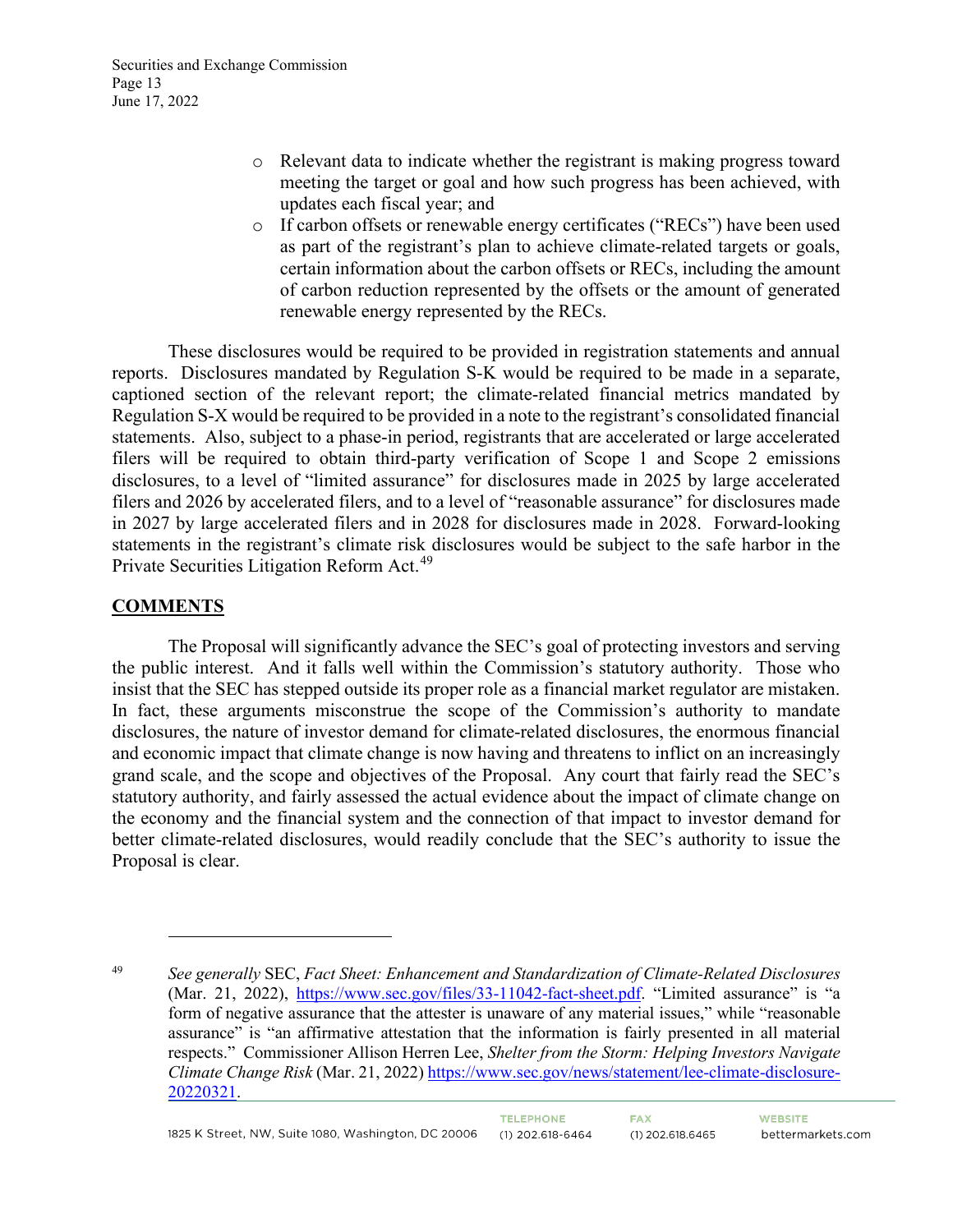If anything, the overwhelming demand from investors for enhanced climate-related disclosures, along with the scientific consensus about the broad financial impacts of climate change and the significant effort required to prevent the very worst impacts, would suggest that to fulfill its mandate to protect investors and the public interest, the SEC must *strengthen* the Proposal by closing the various exemptions and other loopholes it has proposed out of apparent concern about the burden of the Proposal on registrants. Indeed, any tension between the Proposal and the SEC's authority arises from the various exemptions and safe harbors the Proposal contains, which indicate the SEC has not entirely fulfilled its statutory duty to protect investors and promote the public interest.

## **I. THE SEC HAS CLEAR AUTHORITY TO ISSUE RULES MANDATING ENHANCED CLIMATE DISCLOSURES FOR THE PROTECTION OF INVESTORS AND THE PUBLIC INTEREST**

One of the primary strategies deployed by some companies and their allies against the Proposal has been to attack it as beyond the SEC's authority.<sup>[50](#page-13-0)</sup> But whatever the underlying concern animating this argument may be—fears over the costs of compliance, embarrassing transparency over some registrants' failure to address climate-related risks, <sup>[51](#page-13-1)</sup> or even doubts about the scientific evidence surrounding climate change—this assault on the Proposal holds no water.

In fact, the SEC has broad legal authority, and significant discretion, in mandating disclosures in registration statements,<sup>[52](#page-13-2)</sup> periodic filings, and other documents<sup>[53](#page-13-3)</sup> that it determines are "necessary or appropriate in the public interest or for the protection of investors."[54](#page-13-4) The SEC has properly exercised that authority here. And it has satisfied the legal requirements surrounding the rulemaking process under the Administrative Procedure Act. Under those tests, the Proposal must be "rational, based on consideration of the relevant factors and within the scope of the authority delegated to the agency by the statute," and the SEC must articulate a "rational connection between the facts found and the choice made."[55](#page-13-5) The SEC has clearly, and exhaustively, done so here.

**FAX** 

 $(1)$  202.618.6465

<span id="page-13-0"></span><sup>50</sup> *See, e.g.* Commissioner Hester M. Peirce, *We Are Not the Securities and Environmental Commission—At Least Not Yet* (Mar. 21, 2022) ("Peirce Dissent") (dissenting from Proposal), [https://www.sec.gov/news/statement/peirce-climate-disclosure-20220321.](https://www.sec.gov/news/statement/peirce-climate-disclosure-20220321) 51 *See* Georgina Rannard, *Climate Change: Top Companies Exaggerating Their Progress—Study*,

<span id="page-13-1"></span>BBC (Feb. 7, 2022), <u>https://www.bbc.com/news/science-environment-60248830</u>.<br>
<sup>52</sup> 15 U.S.C. § 77g(a)(1).<br>
<sup>53</sup> 15 U.S.C. <sup>§ 78</sup>m(a); *see also* Commissioner Allison Herren Lee, Shelter from the

<span id="page-13-3"></span><span id="page-13-2"></span><sup>53 15</sup> U.S.C. § 78m(a); *see also* Commissioner Allison Herren Lee, *Shelter from the Storm: Helping Investors Navigate Climate Change Risk* (Mar. 21, 2022) ("We have broad authority to prescribe disclosure requirements as necessary or appropriate in the public interest or for the protection of investors."), [https://www.sec.gov/news/statement/lee-climate-disclosure-20220321.](https://www.sec.gov/news/statement/lee-climate-disclosure-20220321)<br>
15 U.S.C. § 77g(a)(1).<br>
Motor Vehicle Mfrs. Ass'n of U.S. Inc. y. State Farm Mut. 4uto. Ins. Co., 463 U.S.

<span id="page-13-4"></span>

<span id="page-13-5"></span><sup>55</sup> *Motor Vehicle Mfrs. Ass'n of U.S., Inc. v. State Farm Mut. Auto. Ins. Co.*, 463 U.S. 29, 42, (1983).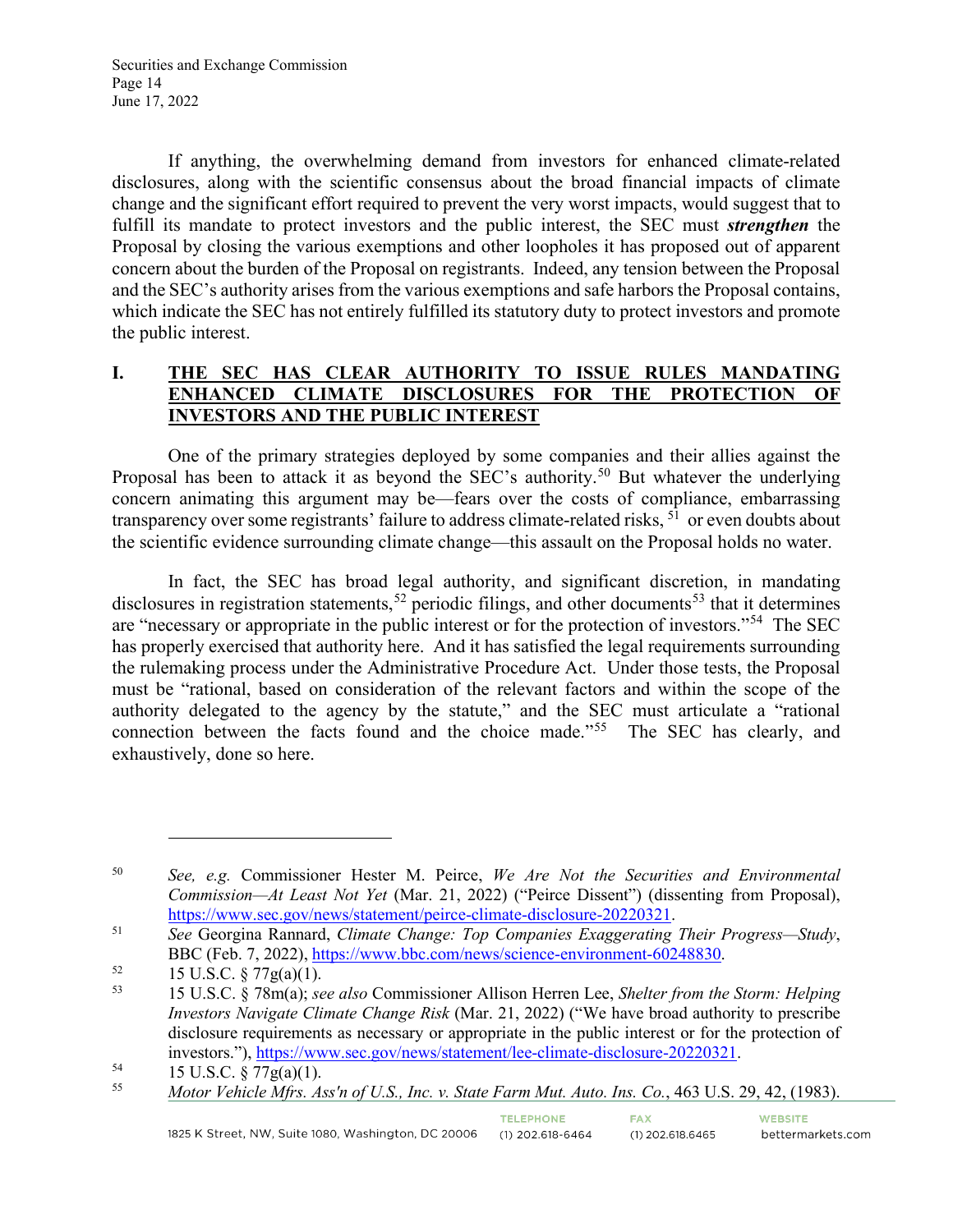# **A. The Proposal Will Protect Investors By Meeting Their Unmet Demand for Enforceable and Comparable Climate-Related Disclosures from the Companies They Own**

The SEC has broad authority to mandate disclosures "for the *protection of investors*."[56](#page-14-0) There is overwhelming evidence that the Proposal will protect investors by supplying them with more reliable, uniform, and readily available information that will enable them to more meaningfully evaluate investment opportunities while avoiding the risks that invariably come with the current patchwork of voluntary disclosures.

As discussed above, hundreds of institutional investors representing tens of trillions of dollars of assets under management have demanded such disclosures. A broad array of investors of all different types are insisting, directly and indirectly, that they require precisely the sort of climate disclosures that the Proposal would mandate as investment tools.

At the same time, the current solutions for providing investors with the climate-related risk information they are demanding are imperfect at best. A variety of frameworks have arisen that attempt to increase transparency and accountability into companies' climate-related risks, and third-party vendors have emerged that provide the sort of information the Proposal would require registrants to provide.<sup>57</sup> But those sources are not mandatory; they are not uniform or comparable, and they are not subject to the same level of accountability or liability that accompanies mandatory disclosures.<sup>[58](#page-14-2)</sup> While some investors seek to obtain climate-related risk information on registrants from these alternative sources, much of it is unavailable at any cost and what is attainable is apt to be unreliable and non-uniform.

Thus, absent the requirements in the Proposal, investors will either lack the information they need to optimize their capital allocations or expend considerable time and effort in attempts to secure a poor substitute through alternative channels. Addressing this huge informational gap will clearly protect and serve the interests of investors.

<span id="page-14-1"></span><span id="page-14-0"></span> $^{56}$  15 U.S.C. 77g(a)(1).<br> $^{57}$  Pelasse at 21.340.4

Release at 21,340-43. Commissioner Peirce curiously derides this collection of private and voluntary solutions that have arisen to account for the lack of mandatory climate-related risk disclosures as the "climate industrial complex." Peirce Dissent. Whatever one wants to term it, however, that so many resources are being devoted to providing investors with useful climate disclosures is itself compelling evidence of the widespread demand for such disclosures, which bolsters, rather than undermines, the case for the Proposal.

<span id="page-14-2"></span><sup>58</sup> *See* Release at 21,342.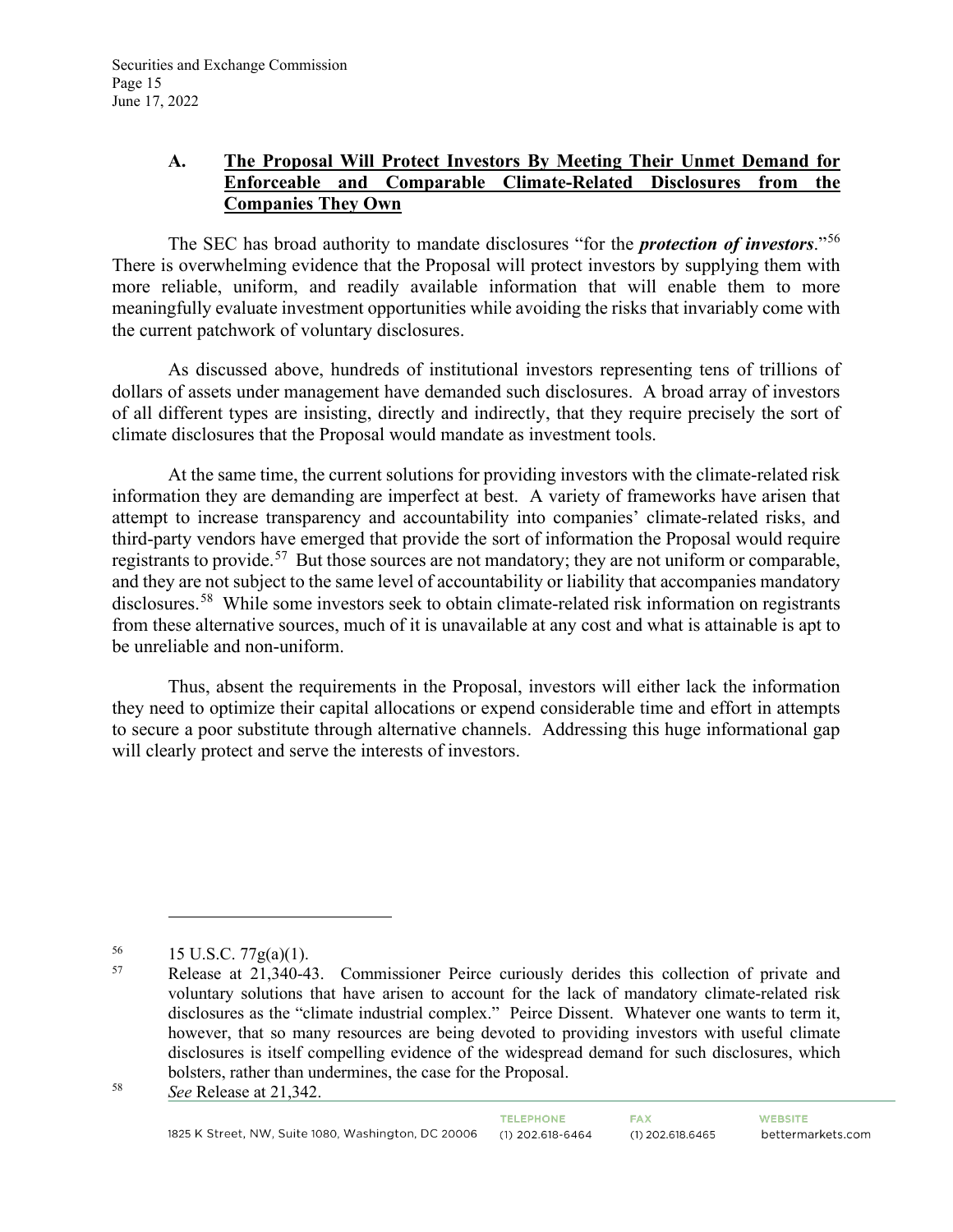## **B. The Proposal Will Also Promote the Public Interest By Sustaining Trust in the Capital Markets and Mitigating Systemic Risk.**

The SEC also has broad authority to require disclosures in the *public interest*. The Proposal will serve the larger public interest by promoting trust in the capital markets and mitigating systemic risks to the financial system.

If investors trust that companies are disclosing complete and accurate information about financial risks and other factors that affect their futures prospects, then investors will be more inclined to invest because they will be able to make investment decisions that reflect their own risk appetite and their own perception of value. If, by contrast, investors do not believe that companies are being forthright about the risks they face and other aspects of their operations, many will be more reluctant to invest in the capital markets; they will not believe they can make informed decisions because they will not have all the information necessary to assess the value of particular companies. This dynamic is why trust is "a critical, if not the critical, ingredient to success in the capital markets."[59](#page-15-0) Thus, by mandating the disclosures that investors are demanding, the Proposal will not only protect those investors but also promote capital formation and protect the integrity of the capital markets.

The Proposal also has a critical role to play in controlling larger threats to the markets and the financial system as a whole. Climate change poses risk to the financial markets. Finance and the economy do not exist separate and apart from the myriad of natural and man-made trends, developments, innovations, disruptions, and challenges that constantly appear. Climate change amply demonstrates the point. The massive changes in society that will result from climate change and from attempts to combat it will almost certainly result in significant economic disruptions that could threaten the stability of the financial system, particularly if regulators and others are not aware of those risks and prepared to address them. As discussed above, this risk has been recognized by a variety of regulators and others tasked with preserving the stability of the financial system, including FSOC, which specifically highlighted climate change as an emerging threat to the financial system and also specifically highlighted enhanced mandatory disclosures, along the lines of the Proposal, as one way to mitigate this risk.<sup>[60](#page-15-1)</sup>

Thus, mandating climate disclosures will not only protect investors by giving them information they need to make better informed investment decisions according to the criteria that matter to them. It will also promote capital formation by making climate disclosures more complete and trustworthy and promote the stability of the financial system by making climaterelated risk more transparent for policymakers and the public.

<span id="page-15-1"></span>L. 829, 830 (2010).<br>
FSOC, Report on Climate Related Financial Risk 67 (2021), [https://home.treasury.gov/system/files/261/FSOC-Climate-Report.pdf.](https://home.treasury.gov/system/files/261/FSOC-Climate-Report.pdf) TELEPHONE. **FAX WEBSITE** 

<span id="page-15-0"></span><sup>59</sup> *See generally* Ronald J. Colombo, *Trust and the Reform of Securities Regulation*, 35 DEL.J. CORP.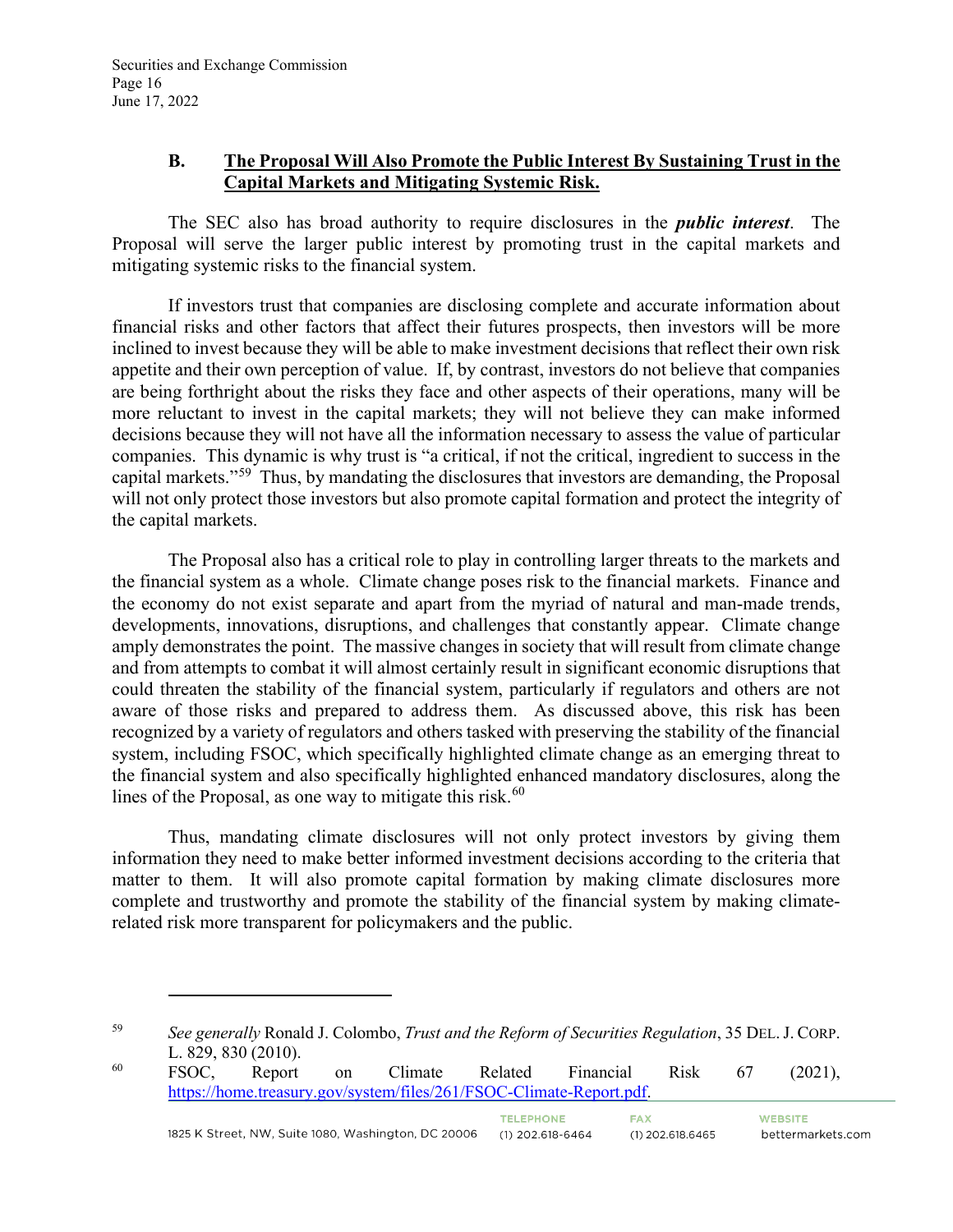## **C. Opponents' Arguments Are Unavailing Because They Misinterpret the Law and Ignore the Essentially Financial Threat That Climate Change Poses.**

Instead of addressing the SEC's broad statutory authority to protect investors, and the fact that the Proposal clearly falls within that authority, opponents of the Proposal attempt to graft an extra-statutory restriction on the Commission's authority, arguing that it may only mandate disclosure of *material financial* information. As Commissioner Peirce argues in her dissent, the SEC's authority to mandate disclosure is purportedly limited to "what information is material to an objectively reasonable investor in her capacity as an investor in the company supplying the information seeking a financial return on her investment in the company."[61](#page-16-0) These opponents go further, suggesting that even where investors clamor for the disclosures offered by the Proposal, the SEC must fathom precisely why they want the information<sup>[62](#page-16-1)</sup> and before mandating its disclosure, must make some affirmative determination that investors want that information for the "right" reasons.

This argument fails for two reasons. As a threshold matter, it misstates the law. As Commissioner Lee has explained, the assumption that the SEC's authority to mandate disclosure is limited to "material" information of any particular sort is a common misconception.<sup>[63](#page-16-2)</sup> Most importantly, however, critics of the Proposal cannot escape the fact that *the mandated disclosures in the Proposal are, in fact, financially material to investors.*

 As one member of the business community explained, "if leaders have not considered all the ways a changing climate could impact their business, they could be failing to see big risks. All companies are potentially exposed to climate impacts—even companies with low or no carbon emissions."[64](#page-16-3) As McKinsey explained, the "distance between low-carbon leaders and high-carbon laggards will widen. Companies in the latter group may not have a viable business."<sup>[65](#page-16-4)</sup> And

<span id="page-16-0"></span> $^{61}$  Peirce Dissent.<br> $^{62}$  Peirce Dissent

<span id="page-16-2"></span><span id="page-16-1"></span> $^{62}$  Peirce Dissent.

<sup>63</sup> Commissioner Allison Herren Lee, *Living in a Material World: Myths and Misconceptions about "Materiality"* (May 24, 2021), [https://www.sec.gov/news/speech/lee-living-material-world-](https://www.sec.gov/news/speech/lee-living-material-world-052421)[052421.](https://www.sec.gov/news/speech/lee-living-material-world-052421) As she further explained, the SEC routinely mandates disclosure of "information that is important to investors but may or may not be material in every respect to every company making the disclosure."63 In fact, no provision of the securities laws that authorizes the SEC to mandate disclosure for the protection of investors conditions that authority on the materiality of the information or the motivations of the investors. Congress made an appropriate policy choice that the SEC should have broad authority to require disclosures for the purpose of protecting investors and the public interest, and it did not condition that authority on the SEC making a determination that investors are demanding material information for an acceptable reason.

<span id="page-16-3"></span><sup>64</sup> Emma Cox, Global Climate Leader, PricewaterhouseCoopers, *See Your Climate Blind Spots* (May 25, 2022), [https://www.weforum.org/agenda/2022/05/see-your-climate-blind-spots/.](https://www.weforum.org/agenda/2022/05/see-your-climate-blind-spots/) 65 Daniel Pacthod & Dickon Pinner, *Time is Running Out for Business Leaders Who Don't Have a* 

<span id="page-16-4"></span>*Net Zero Strategy*, McKinsey Sustainability Blog (May 11, 2021), [https://www.mckinsey.com/business-functions/sustainability/our-insights/sustainability](https://www.mckinsey.com/business-functions/sustainability/our-insights/sustainability-blog/time-is-running-out-for-business-leaders-net-zero-strategy)[blog/time-is-running-out-for-business-leaders-net-zero-strategy.](https://www.mckinsey.com/business-functions/sustainability/our-insights/sustainability-blog/time-is-running-out-for-business-leaders-net-zero-strategy)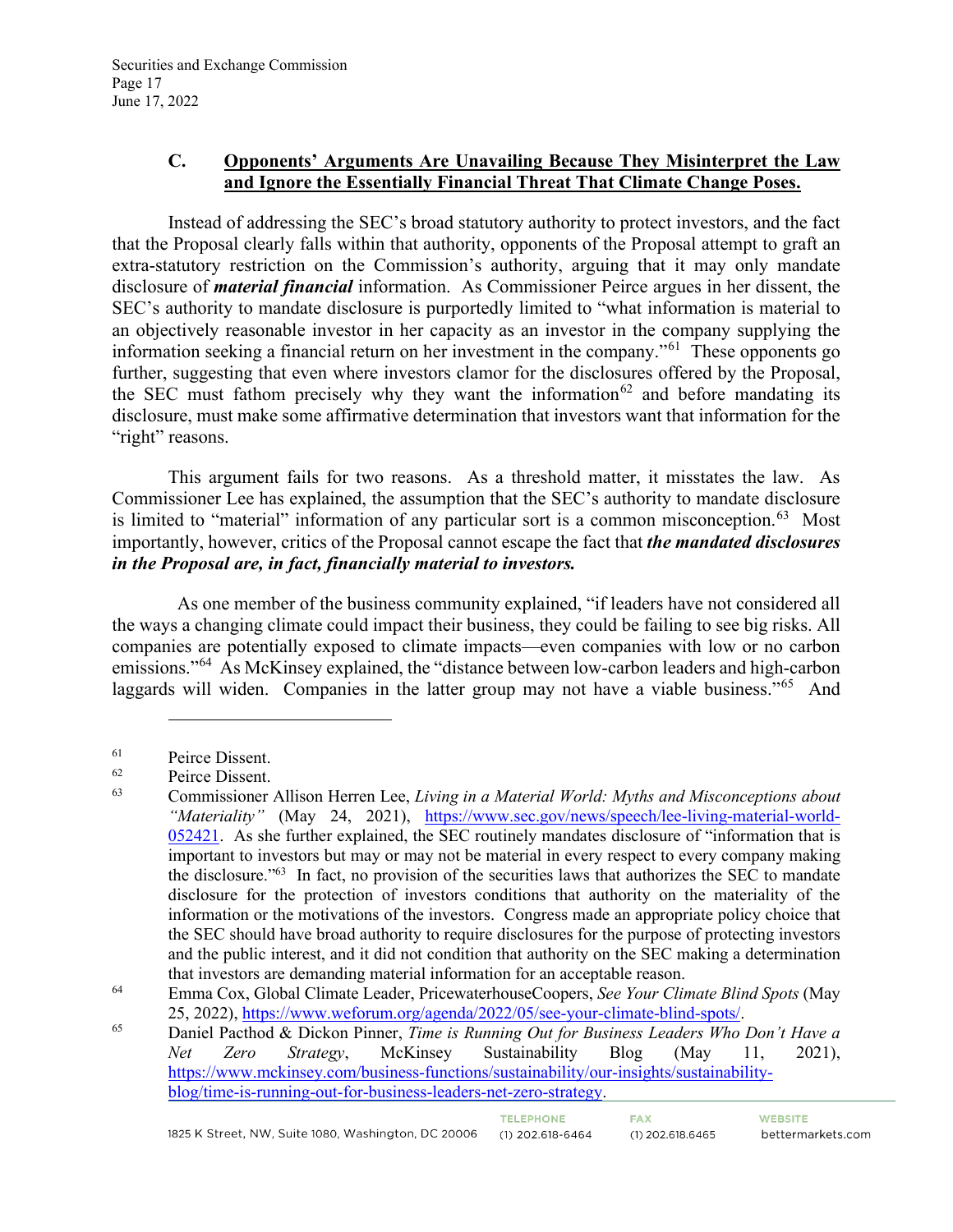Securities and Exchange Commission Page 18 June 17, 2022

ultimately, as the New York Times explained in 2019, companies increasingly see climate change as a direct threat to their bottom lines.<sup>66</sup> The upshot of all of this is clear: businesses themselves recognize that they need to account for climate-related risks not as part of a socially conscious effort unrelated to profits and losses, but precisely because those risks directly impact their financial health.

In fact, the climate disclosures investors are demanding, and that the Proposal would require, have a direct and obvious connection to a company's bottom line, and thus are clearly financially material to investors. Companies that have not attempted to account for how climate change will threaten physical assets, disrupt supply chains, influence their workforce, or transform consumer behavior will undoubtedly be at a competitive disadvantage compared to those companies that do.<sup>[67](#page-17-1)</sup>

## **II. THE PROPOSAL IS GENERALLY COMMENDABLE IN SCOPE, BUT IT SHOULD BE STRENGTHENED.**

## **A. The Proposal Includes Many Important and Positive Requirements.**

The SEC appropriately models the Proposal on the Task Force on Climate-Related Financial Disclosures ("TCFD") established by the FSB and the Greenhouse Gas Protocol ("GHG Protocol"). Both of these standards for climate-related risk and GHG emissions disclosures are well-established and have been recommended by investors and registrants alike as the basis for any climate disclosure regime.<sup>68</sup> Similarly, these standards include concepts and vocabulary

<span id="page-17-0"></span><sup>66</sup> Brad Plumer, *Companies See Climate Change Hitting Their Bottom Lines in the Next 5 Years*, N.Y. TIMES (Jun. 4, 2019), https://www.nytimes.com/2019/06/04/climate/companies-climate-change-<br>financial-impact.html.

<span id="page-17-1"></span> $\overline{B}$  By enhancing comparability, the information required by the Proposal will be material to investors' decision-making in a variety of other scenarios, including those looking to make comparisons between companies and those seeking, wisely, to pursue a diversified portfolio. Release at 21,336. Commissioner Peirce takes issue with this justification, arguing that it departs from the Commissioner's typical "company-specific" approach to disclosure. *See* Peirce Dissent. But to the extent the SEC has a "company-specific approach to disclosure," the Proposal does not depart from it. It requires company-specific disclosures, and the justification articulated in the Release does not imply otherwise, but simply explains that those company-specific disclosures will help investors who are seeking to diversify their portfolios.

<span id="page-17-2"></span><sup>68</sup> *See* Release at 21,343 n.96 ("A number of registrants recommended basing the Commission's climate-related disclosure rules on the TCFD framework. See, e.g., letters from Adobe; Alphabet Inc. et al.; BNP Paribas (June 11, 2021); bp; Chevron (June 11, 2021; ConocoPhilips; and Walmart. Similarly, numerous investors and investor groups recommended the TCFD framework. See letters from Alberta Investment Management Corporation; BlackRock; CalPERS; CALSTRS (June 4, 2021); Impact Investors, Inc.; and San Francisco Employees Retirement System; *see also infra* Section II.A.1 for further discussion of the many commenters that recommended basing the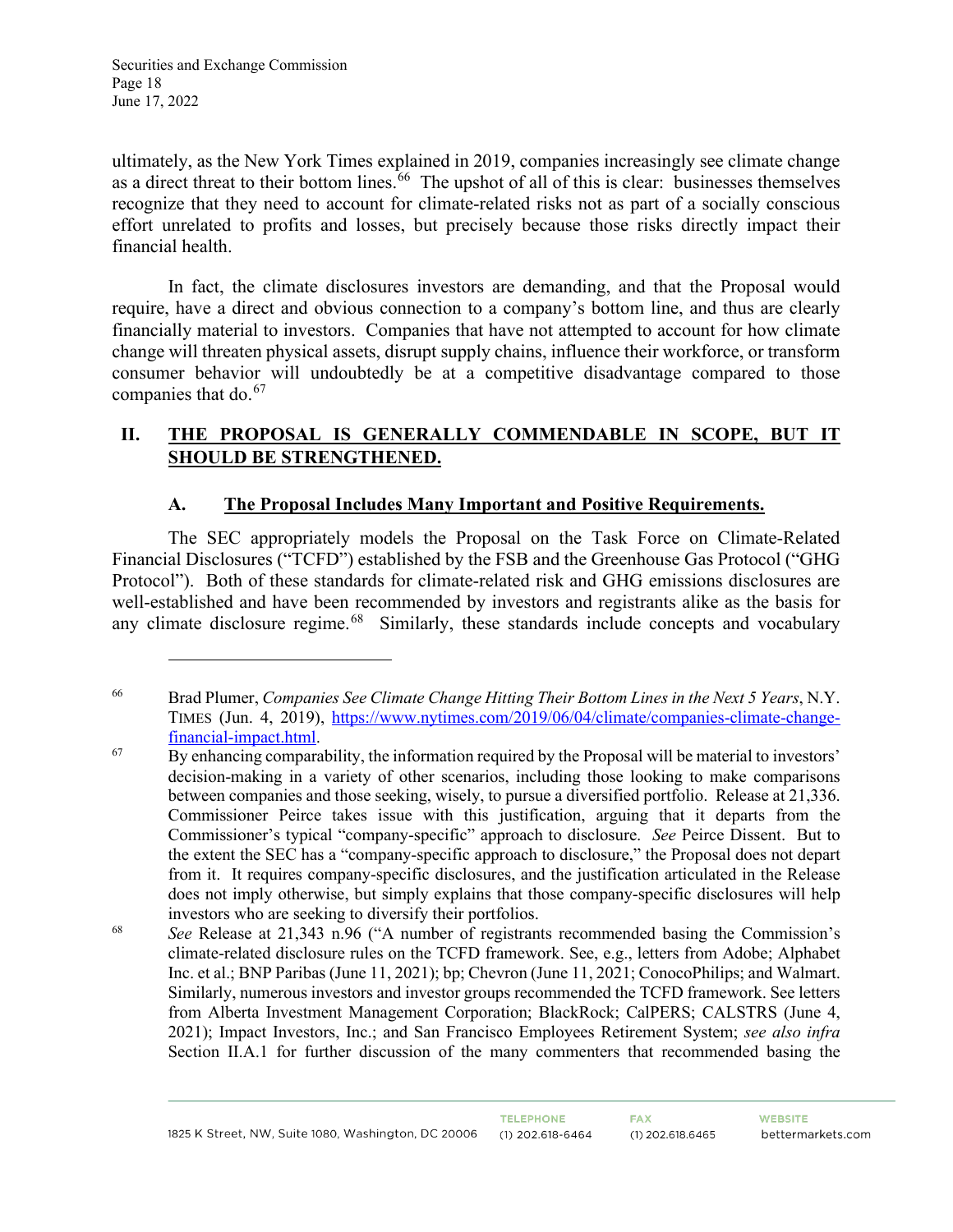Securities and Exchange Commission Page 19 June 17, 2022

familiar to many companies that are currently using these standards in various disclosures to investors.[69](#page-18-0) While the Proposal incorporates important aspects of both the TCFD and GHG Protocol in its own climate disclosure rule, the SEC has carefully crafted the Proposal in a way that advances its mission to protect investors; maintain fair, orderly, and efficient markets; and facilitate capital formation.

By utilizing the TCFD as a basis for the climate-related risk disclosures, the Proposal will leverage a proven framework with which registrants and investors are already familiar. Additionally, TCFD-like disclosures will serve the ultimate purpose of the Proposal, which is to produce "consistent, comparable, and reliable"[70](#page-18-1) disclosures for investors to better understand the risks climate change poses to publicly traded companies. The Proposal includes many important aspects of the TCFD, including disclosure of a registrant's:

- Governance of climate-related risks;
- Material climate-related impacts on strategy, business model, and outlook;
- Climate-related risk management;
- GHG emissions metrics;
- Climate-related targets and goals, if any; and
- Actual and potential financial impacts driven by climate-related risks and opportunities.[71](#page-18-2)

Specifically, the narrative discussion and analysis required by the Proposal of a company's climate-related risks and metrics in a separate section in Regulation S-K, similar to existing sections such as Risk Factors and Management's Discussion and Analysis, will provide disclosures in a format investors already have experience with and understand. By basing many of the climaterelated disclosures on the TCFD, the SEC is enlisting established best practices while simultaneously crafting those existing standards to fit within the U.S.'s securities law framework.

Similarly, by utilizing an existing accounting reporting standard for GHG emissions in the GHG Protocol, the SEC is leveraging an existing reporting framework that mitigates compliance costs for registrants yet at the same time provides investors with a full picture of a registrant's

Commission's climate-related disclosure rules on the TCFD framework"); Release at 21,344 n. 111 ("See, e.g., letters from Apple, Inc. (June 11, 2021); bp (June 11, 2021); Carbon Tracker Initiative (June 14, 2021); Consumer Federation of America (June 14, 2021); ERM CVS (June 11, 2021); Ethic Inc. (June 11, 2021); First Affirmative Financial Network; Regenerative Crisis Response Committee; MSCI, Inc. (June 12, 2021); Natural Resources Defense Council; New York State Society of Certified Public Accountants(June 11, 2021); Paradice Investment Management (June 11, 2021); Stray Dog Capital(June 15, 2021); and Huw Thomas (June 16, 2021)").

<span id="page-18-0"></span> $^{69}$  Release at 21,343.<br>
Release at 21.347

<span id="page-18-1"></span> $^{70}$  Release at 21,347.<br>  $^{71}$  Release at 21,347.

<span id="page-18-2"></span>Release at 21,347.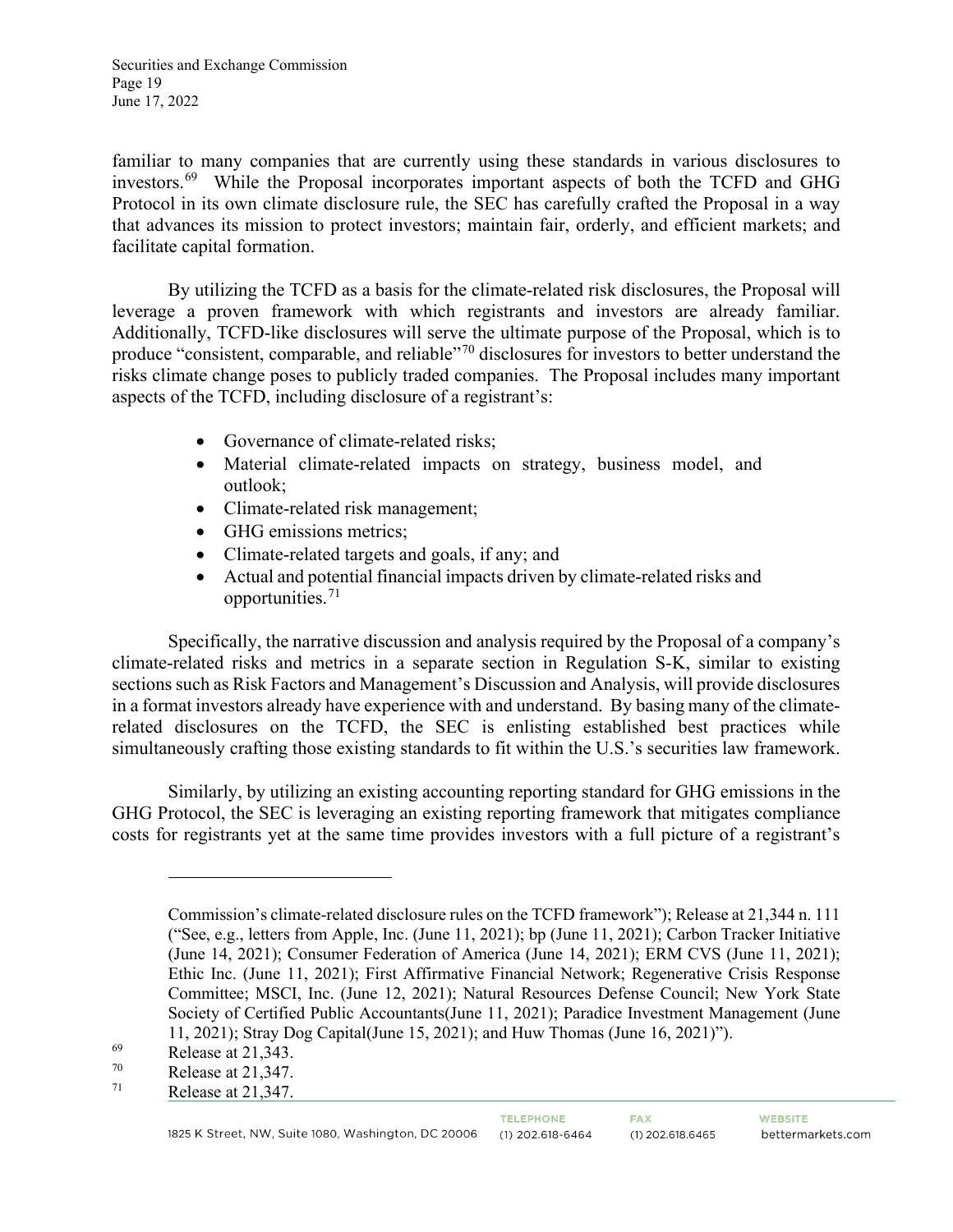Scope 1 and Scope 2 emissions, and in some cases, Scope 3 emissions. While we would recommend that the SEC more fully align the Proposal with the GHG Protocol and strengthen the Proposal's Scope 3 emissions disclosure requirements, as discussed further below, generally speaking the GHG emissions requirements in the Proposal will enable investors to adequately assess the financial risks of direct and indirect emissions within a company's business lines.

As discussed in the Proposal, investors are already utilizing available GHG emissions data to make investment decisions.<sup>72</sup> Likewise, the GHG emissions data will provide another quantitative metric for advisers to Environmental, Social, and Governance ("ESG") funds and investors who invest in those funds. The Proposal also recognizes that the GHG Protocol's scope and methodology have "become the most commonly referenced measurements of a company's exposure to climate change."<sup>[73](#page-19-1)</sup> Again, by leveraging existing best practices such as the GHG Protocol's scopes and methodology, the Proposal will provide investors with consistent, comparable, and reliable data about the direct and indirect emissions of a company and the financial risks those emissions may pose to a company's bottom line.

# **B. The SEC Should Strengthen the Critically Important Scope 3 Disclosure Requirements.**

As previously discussed, the SEC has the clear and broad authority to mandate climaterelated disclosures for the protection of investors and in the public interest. This includes the authority to mandate disclosure of GHG emissions as outlined in the Proposal in the form of Scope 1, 2, and 3 emissions. Despite this authority, the Proposal would treat Scope 3 emissions disclosures very differently from those of Scope 1 and Scope 2 emissions disclosures. Specifically, the Proposal only requires disclosure of Scope 3 emissions if they are material, or if the registrant has set an emissions target that includes Scope 3 emissions. Additionally, the Proposal would provide a safe harbor, in perpetuity, to protect registrants from liability for Scope 3 disclosures as long as there was a reasonable basis for the statement or it was made in good faith. These are both unnecessary and counterproductive limits on the disclosure obligation. The SEC should require Scope 3 emissions disclosures for all large, accelerated, and non-accelerated filers similar to the proposed Scope 1 and Scope 2 emissions disclosures without regard to a registrant's determination of materiality and without a safe harbor.

## *1) The materiality proviso should be eliminated.*

The Proposal would be significantly strengthened if registrants were required to disclose their Scope 3 emissions regardless of a registrant's subjective and potentially self-serving belief about their materiality. The principal reason the Proposal cites for treating Scope 3 emissions differently from Scope 1 and Scope 2 emissions is that the methodology for calculating Scope 3

<span id="page-19-1"></span><span id="page-19-0"></span> $P^{72}$  Release at 21,376.

Release at 21,377.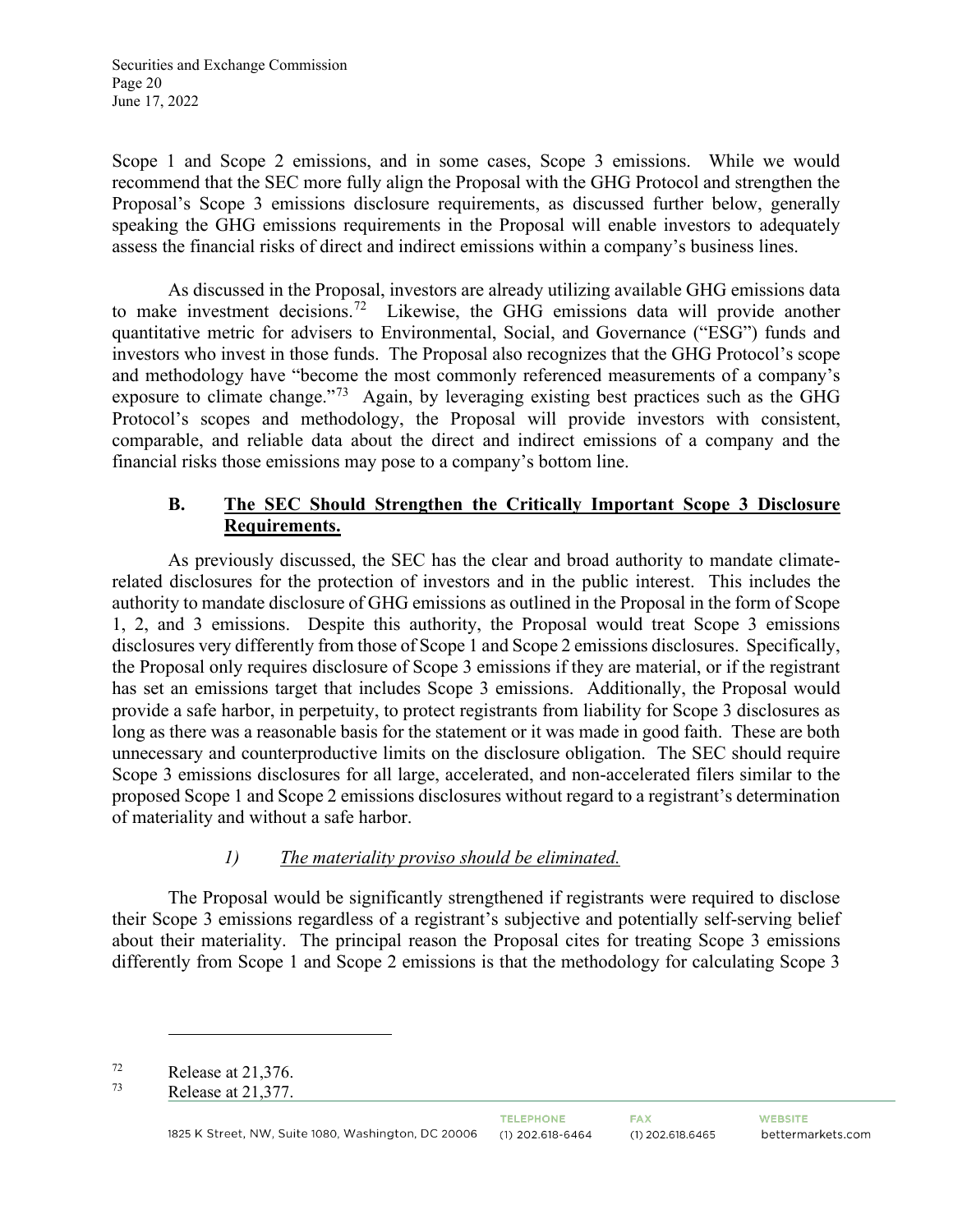Securities and Exchange Commission Page 21 June 17, 2022

emissions is "evolving" and the collection of this data could be "potentially" more difficult.<sup>[74](#page-20-0)</sup> This explanation falls short for several reasons.

First, the SEC's rules should focus primarily on the protection of investors, markets, and the public interest, not easing registrants' compliance challenges.

Second, the SEC acknowledges that in order to properly assess whether or not a registrant's Scope 3 emissions make up a relatively significant portion of their overall GHG emissions, they would need to calculate, at least to some extent, their Scope 3 emissions. In the Proposal's own words, "[w]hen assessing the materiality of Scope 3 emissions, registrants should consider whether Scope 3 emissions make up a relatively significant portion of their overall GHG emissions."<sup>[75](#page-20-1)</sup> Further, the Proposal acknowledges that consistent with law and precedent for determining materiality within securities disclosure requirements, a qualitative analysis is also needed to determine if Scope 3 emissions rise to the level of material.<sup>[76](#page-20-2)</sup> Hence, in order for a registrant to make a good-faith determination if their Scope 3 emissions are material, they need to calculate, at least in part, their Scope 3 emissions in relation to their overall emissions. This undercuts the Proposal's concern that "collecting the appropriate data and calculating these emissions would potentially be more difficult than for Scope 1 and 2 emissions."[77](#page-20-3) In short, the reasoning in the Proposal for basing Scope 3 emissions disclosure on materiality because they are more difficult to calculate than Scope 1 and 2 emissions is flawed because registrants need to calculate Scope 3 emissions, at least in part, to make that determination.

Finally, the Proposal places too much discretion in the hands of registrants with respect to the obligation to report Scope 3 emissions. The reasons the Proposal cites for requiring disclosure of Scope 1 and Scope 2 emissions apply equally to Scope 3, as stated elsewhere in the Proposal.[78](#page-20-4) The Proposal explains that the reason for requiring disclosure of Scope 1 and Scope 2 emissions is due to the fact that "investors need and many investors currently use this information to make investment or voting decisions."[79](#page-20-5) In response to commenters indicating that Scope 3 emissions would likely represent a large source of a registrant's overall GHG emissions for many companies, the Proposal states, "[g]iven their relative magnitude, we agree that for many registrants, Scope 3

<span id="page-20-0"></span> $^{74}$  Release at 21,377.<br>
Release at 21.379

<span id="page-20-1"></span> $^{75}$  Release at 21,379.<br> $^{76}$  Release at 21,379

<span id="page-20-2"></span> $^{76}$  Release at 21,379.<br>
Release at 21.377

<span id="page-20-4"></span><span id="page-20-3"></span> $^{77}$  Release at 21,377.

<sup>78</sup> *See* Release at 21,376 ("We propose requiring disclosure of registrants' Scopes 1 and 2 emissions because, as several institutional investor commenters stated, investors need and many investors currently use this information to make investment or voting decisions…As previously mentioned, several large institutional investors and financial institutions, which collectively have trillions of dollars in assets under management, have formed initiatives and made commitments to achieve a net-zero economy by 2050, with interim targets set for 2030. These initiatives further support the notion that investors currently need and use GHG emissions data to make informed investment decisions").

<span id="page-20-5"></span><sup>79</sup> Release at 21,376.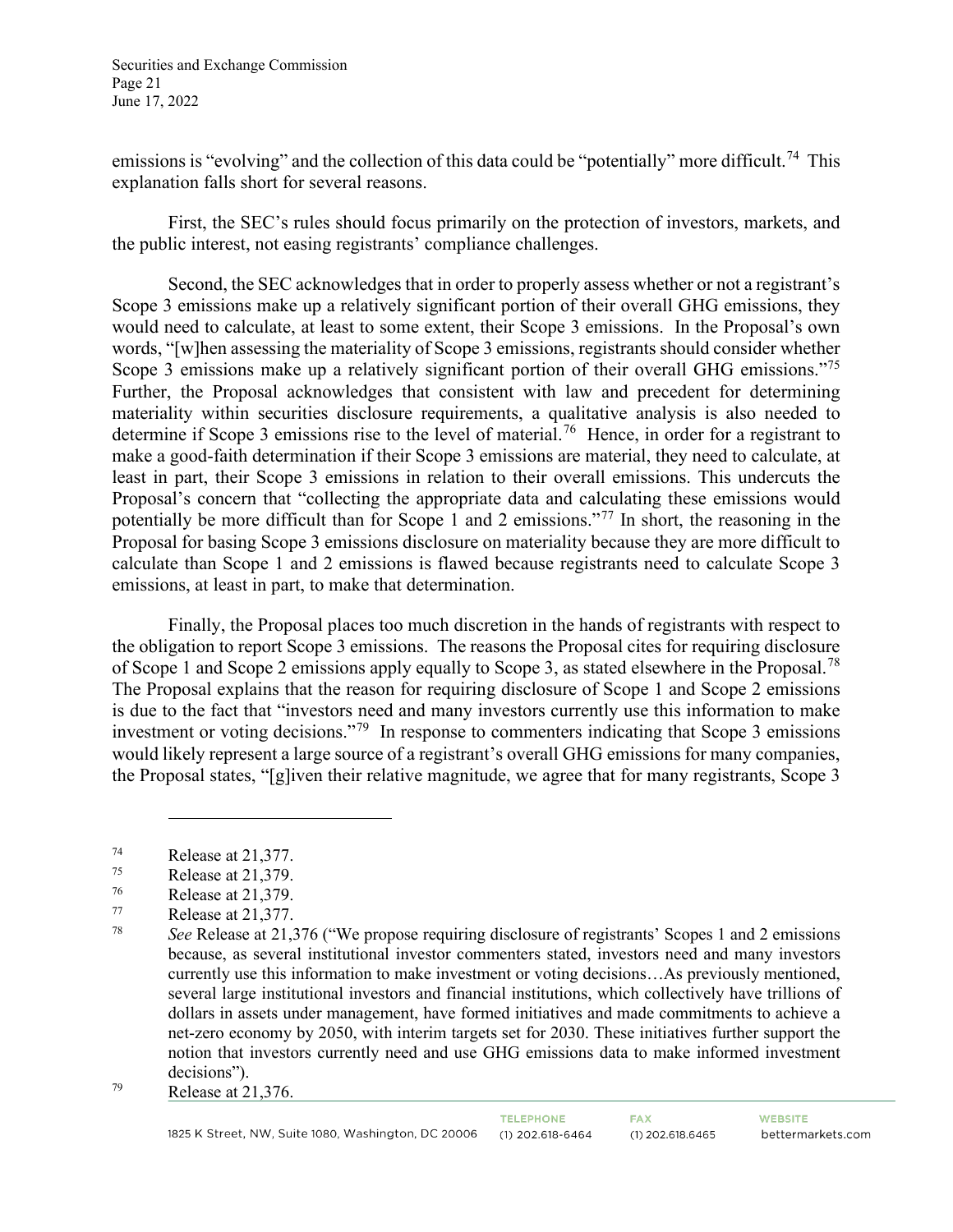Securities and Exchange Commission Page 22 June 17, 2022

emissions may be material to help investors assess the registrant's exposure to climate-related risks."[80](#page-21-0) The Proposal acknowledges that for "many registrants," Scope 3 emissions would be material and require disclosure to investors. Yet the Proposal would place the obligation to report the admittedly important Scope 3 emissions in the hands of registrants, thus creating the potential for evasion.

The SEC proposes to exclude Scope 3 emissions from the disclosure requirements unless material, largely to save costs for registrants, even though the need for that information is clear, even though registrants must still measure Scope 3 emissions and make a qualitative materiality determination in any event, and even though the materiality decision heightens the risk of evasion. The SEC should reconsider this approach.

#### *2) The safe harbor should be eliminated.*

Concerned with the ability of registrants to collect the data necessary to calculate Scope 3 emissions, the Proposal includes a safe harbor from liability for Scope 3 emissions. The SEC should reconsider this proposed safe harbor, as it will undermine the reliability of the Scope 3 disclosures. At a minimum, if the SEC feels it must provide a safe harbor for Scope 3 disclosures that registrants believe are material, then it would be clearly appropriate to phase out the safe harbor as the Scope 3 emissions accounting methods and data "evolves." The SEC recognizes that the challenge of calculating Scope 3 emissions, while new for many registrants, will recede over the coming years as companies gain more experience with the disclosure requirements. Additionally, the SEC recognizes that as more companies within a value chain disclose their Scope 1 and Scope 2 emissions data, calculating Scope 3 emissions data becomes easier because those data points act as inputs for those registrants disclosing Scope 3 emissions. The inclusion of a safe harbor in perpetuity for registrants when disclosing Scope 3 emissions, as the Proposal suggests, will become more and more unnecessary as registrants become more and more familiar with these disclosure requirements and more data becomes available.

## **C. The SEC Must Strengthen the Attestation Requirements or Credibly Explain How They Serve the Public Interest As Proposed.**

## *1) The SEC should apply the attestation requirement to all registrants.*

Under the Proposal, a registrant, including a foreign private issuer, that is an accelerated filers or large accelerated filer would be required to include an attestation report from an independent attestation service provider for their Scope 1 and 2 emissions disclosures, with a phase-in over time, to promote the reliability of GHG emissions disclosures for investors.<sup>[81](#page-21-1)</sup> As far as it goes, once it is fully phased in, this requirement will certainly promote the reliability of climate-related disclosures, for those companies subject to the requirement, enhancing the protection of investors and the public interest. Disclosures are only useful to investors and the

<span id="page-21-1"></span><span id="page-21-0"></span> $^{80}$  Release at 21,378.<br> $^{81}$  Release at 21,378.

Release at 21,346.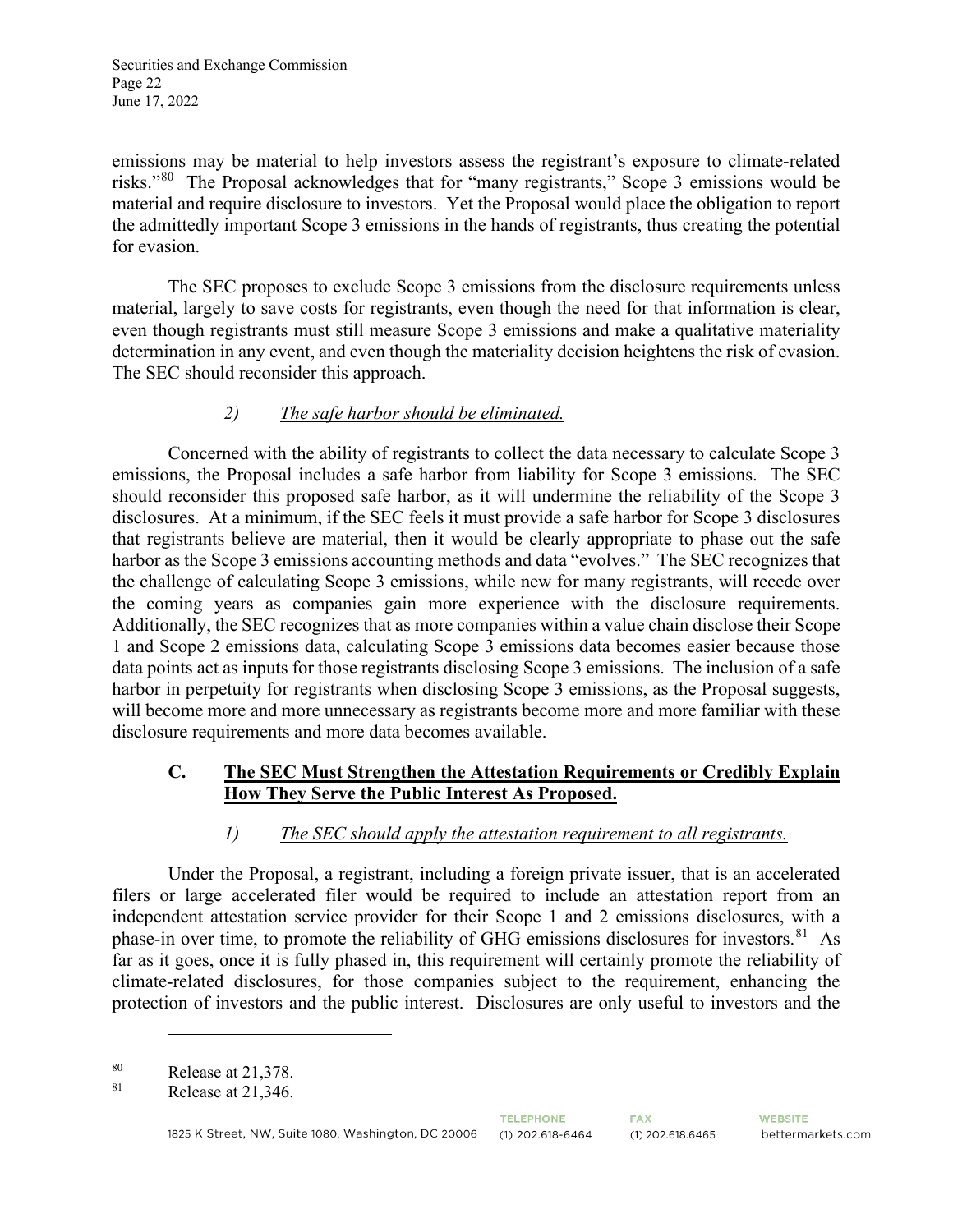Securities and Exchange Commission Page 23 June 17, 2022

public if they are reliable, and independent verification of critical disclosures helps ensure they are reliable.

 However, the benefits of this provision are undermined because it does not apply to all filers, specifically the small reporting companies ("SRCs"), creating uncertainty for investors using climate-risk as a factor in their investment decisions. The SEC has not adequately justified this exemption but appears to have included it primarily out of concern for the potential burden on smaller companies. $82^{\degree}$  $82^{\degree}$  While it may sometimes be appropriate to at least consider the costs and burdens on registrants when issuing rules, since those costs and burdens *may* be passed onto shareholders, consumers, and other stakeholders, a provision of a rule cannot be justified *solely*  because it will reduce costs for some registrants. This is particularly the case for a rule with such high stakes, and where the provision at issue will undoubtedly undermine one of the key goals of the rule, here the reliability of climate disclosures. We therefore urge the Commission to apply the attestation requirement to all registrants, unless it makes a credible determination that the proposed exemption would serve the public interest.

## *2) The SEC should accelerate the assurance phase-in period, or more fully justify its proposed phase-in schedule.*

For similar reasons, the SEC should revisit its proposed phase-in of the assurance level. As Commissioner Lee explained, there are different levels of assurance that can be provided with an attestation. So-called "limited assurance," as the term implies, provides only the limited assurance that "that the attester is unaware of any material issues."<sup>[83](#page-22-1)</sup> "Reasonable assurance." however, "is an affirmative attestation that the information is fairly presented in all material respects."[84](#page-22-2) In other words, reasonable assurance provides a significantly higher level of confidence in the reliability of disclosures. For an issue as critically important as climate-risk disclosures, it is certainly appropriate to require that attestations include the more robust "reasonable assurance" standard.

However, the Proposal includes a phase-in period. Large accelerated files would not be subject to any assurance requirement at all until disclosures made in 2025, and then would only be subject to a limited assurance requirement until the disclosures made in 2027.<sup>[85](#page-22-3)</sup> Accelerated filers

TELEPHONE.

<span id="page-22-0"></span><sup>82</sup> *See* Release at 21,395 ("Although we have considered the challenges that mandatory assurance of GHG emissions disclosure could present, accelerated filers and large accelerated filers should have the necessary resources to devote to complying with such requirements over the proposed implementation timetable.").

<span id="page-22-1"></span><sup>83</sup> Commissioner Allison Herren Lee, *Shelter from the Storm: Helping Investors Navigate Climate Change Risk* (Mar. 21, 2022) https://www.sec.gov/news/statement/lee-climate-disclosure-20220321.

<span id="page-22-2"></span><sup>&</sup>lt;sup>84</sup> Commissioner Allison Herren Lee, *Shelter from the Storm: Helping Investors Navigate Climate Change Risk* (Mar. 21, 2022), [https://www.sec.gov/news/statement/lee-climate-disclosure-](https://www.sec.gov/news/statement/lee-climate-disclosure-20220321)<sup>85</sup>  $\frac{20220321}{\text{Release at } 21,392.}$ 

<span id="page-22-3"></span>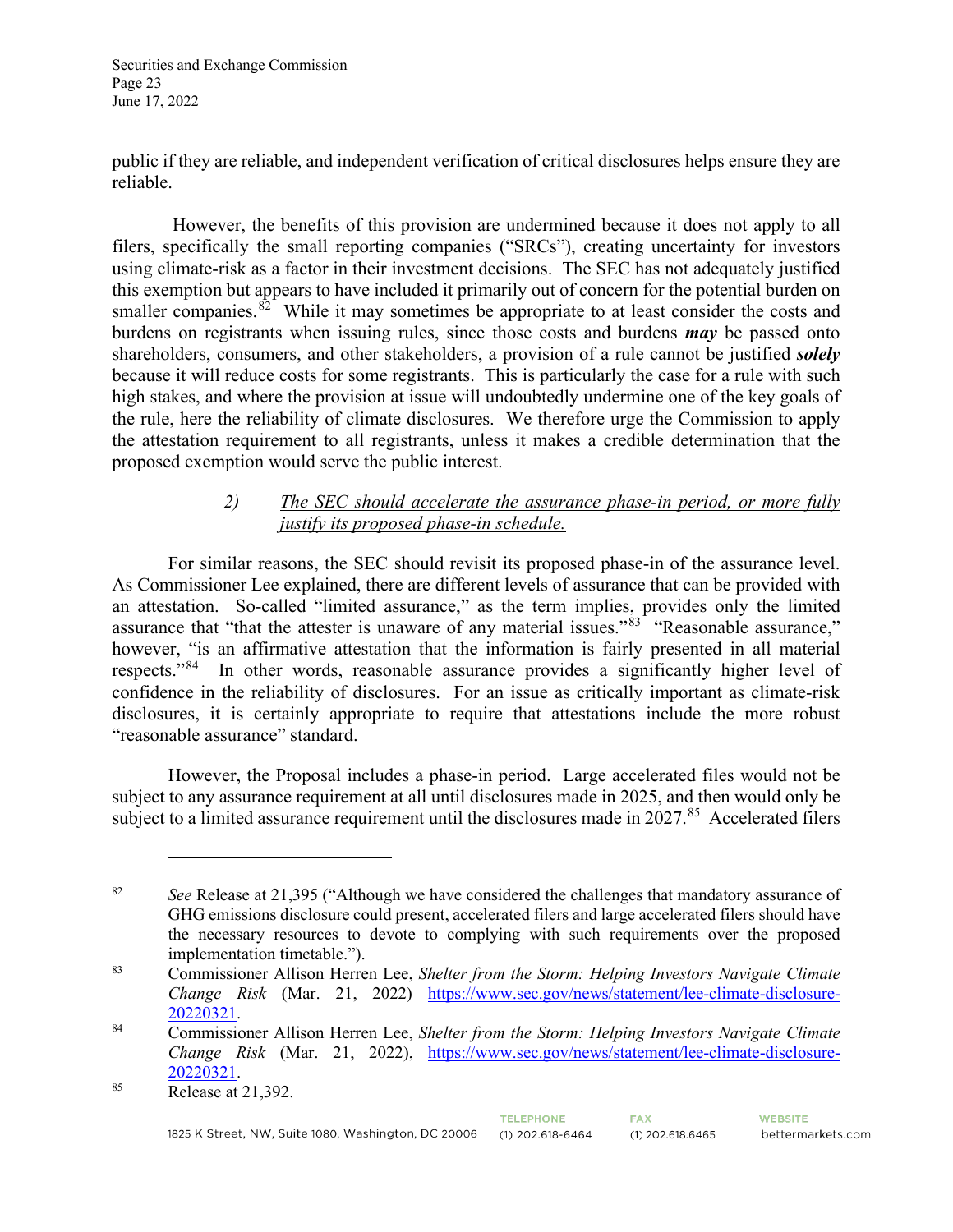are subject to an even longer phase-in period—they would not be subject to any assurance requirements until disclosures made in 2026, and would not be subject to a reasonable assurance requirement until 2028.[86](#page-23-0) Again, while transition periods for new rules *may* be appropriate, particularly in cases of new or novel requirements, such transition periods should not be solely justified by reducing costs or burdens for registrants. As with the exemptions from the attestation requirement, the SEC must justify the phase-in as proposed by explaining how it protects investors and the public interest, not just how it would reduce costs for registrants.

# *3) The SEC should require that attestation be from a PCAOB-regulated entity.*

As Commissioner Lee pointed out, the presence of the proposed disclosures of GHG emissions in Regulation S-K means they will not have to be provided by a PCAOB-regulated service provider. $87$  While we generally agree with the requirements that the Proposal would apply to attestation service providers, <sup>[88](#page-23-2)</sup> investors and the public would benefit from a requirement that the attestation service provider be a PCAOB-regulated entity. While there may be some marginal competitive benefits from not having such a requirement, the primary purpose of this Proposal is to provide "consistent, comparable, and reliable" climate-risk disclosures.<sup>89</sup> Those goals would be served by requiring that attestation service providers be PCAOB-regulated entities, because those firms "are subject to oversight and inspection whereas other types of third-party verifiers are not."<sup>[90](#page-23-4)</sup> Requiring that attestation service providers be PCAOB-regulated firms, then, will enhance the reliability of the disclosures themselves, thus promoting confidence in the disclosures among investors. Unless the SEC has credible evidence of significant competitive or other public benefits from not requiring attestation service providers to be PCAOB-regulated firms, it should add this requirement to the final rule.

## **III. THE SEC'S ECONOMIC ANALYSIS SATISFIES ALL STATUTORY REQUIREMENTS**

Some opponents of the Proposal argue that it fails a cost-benefit test, and specifically that it will prove too costly.[91](#page-23-5) As a general matter, these attacks are typically misguided and unfounded. They distort the Commission's legal obligation to conduct economic analysis; they

**FAX** 

 $(1)$  202.618.6465

<span id="page-23-0"></span> $rac{86}{87}$  Release at 21,392.

<span id="page-23-1"></span><sup>87</sup> Commissioner Allison Herren Lee, *Shelter from the Storm: Helping Investors Navigate Climate Change Risk* (Mar. 21, 2022) [https://www.sec.gov/news/statement/lee-climate-disclosure-](https://www.sec.gov/news/statement/lee-climate-disclosure-20220321)<sup>20220321</sup>.<br><sup>88</sup> Under the Proposal, an attestation service provider would have to be independent and would have

<span id="page-23-2"></span>to be "an expert in GHG emissions by virtue of having significant experience in measuring, analyzing, reporting, or attesting to GHG emissions." Release at 21,470.

<span id="page-23-3"></span><sup>89</sup> Release at 21,335.

<span id="page-23-4"></span><sup>90</sup> Commissioner Allison Herren Lee, *Shelter from the Storm: Helping Investors Navigate Climate Change Risk* (Mar. 21, 2022) [https://www.sec.gov/news/statement/lee-climate-disclosure-](https://www.sec.gov/news/statement/lee-climate-disclosure-20220321)<sup>91</sup> *See, e.g.*, Peirce Dissent (arguing that the "Commission underestimates the cost of the proposal.").

<span id="page-23-5"></span>

**WEBSITE** bettermarkets.com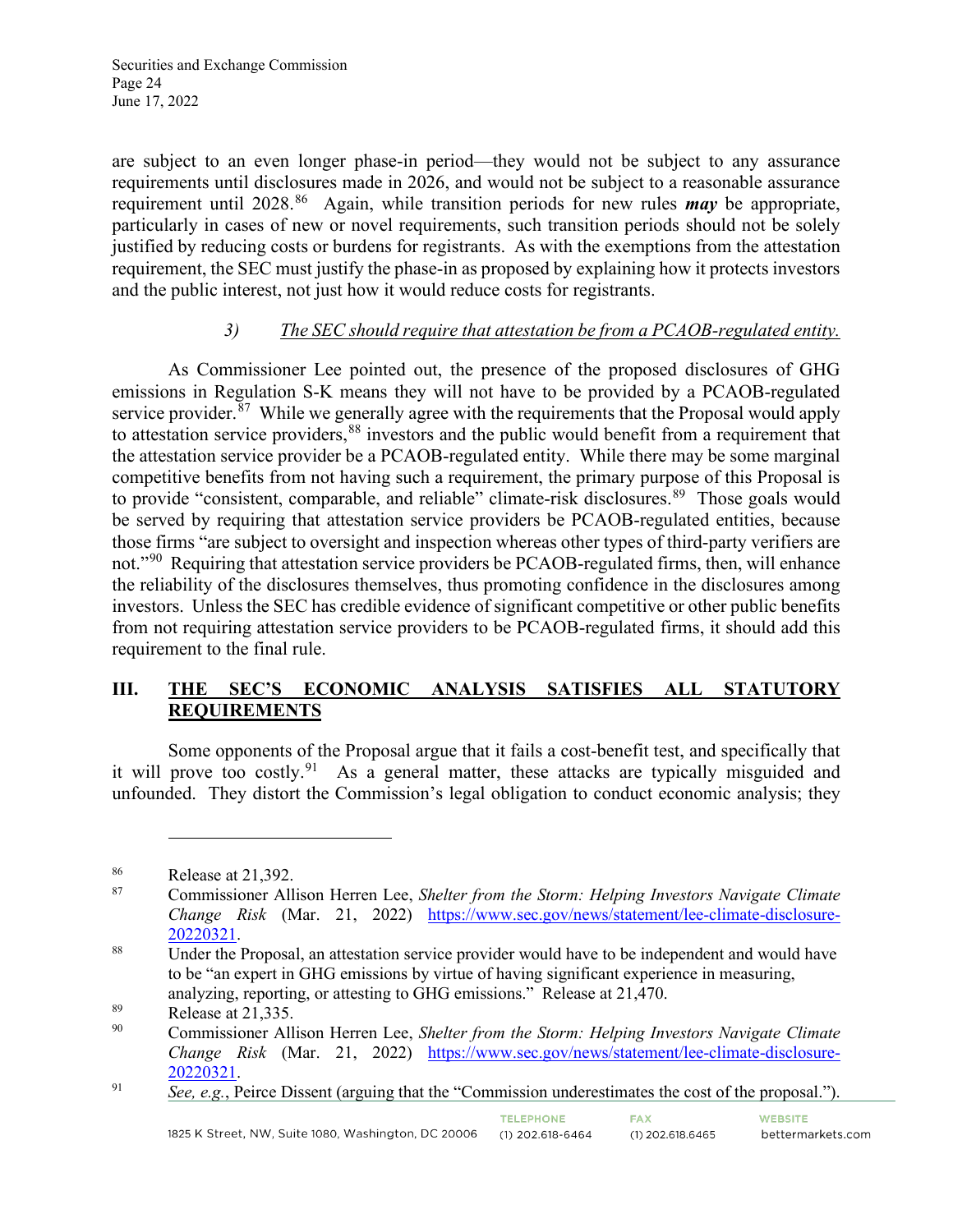Securities and Exchange Commission Page 25 June 17, 2022

exaggerate the alleged costs and burdens of compliance with the new rules; and they downplay if not ignore the enormous benefits that the rules will confer, both individually and as part of a collection of rules that work together to achieve market reforms. But this strategy should not sway the Commission or persuade it to dilute the much-needed reforms in the Proposal. Throughout the rulemaking process, the Commission must be guided above all by the public interest and the protection of investors as it considers the economic impact of its rules, not by concerns over the costs of regulation imposed on the industry.

As we have explained repeatedly, $92$  under the securities laws, the Commission has no statutory duty to conduct a cost-benefit analysis. In reality, it's far more limited obligation is simply to consider, "*in addition to the protection of investors*, whether the action will promote efficiency, competition, and capital formation.<sup>[93](#page-24-1)</sup> The Supreme Court has long recognized that statutorily mandated *considerations* "imply wide areas of judgment and therefore of discretion" as an agency fulfills its statutory duty.<sup>94</sup> The SEC has easily satisfied its statutory duty in the Proposal.[95](#page-24-3) Ultimately, the SEC determined, reasonably and based on empirical evidence, that the Proposal would promote efficiency, competition, and capital formation.<sup>[96](#page-24-4)</sup> Thus, the SEC has fully discharged its statutory duty with regard to economic analysis.

The SEC has nevertheless voluntarily undertaken its customary assessment of the potential costs and benefits of the Proposal.<sup>[97](#page-24-5)</sup> Indeed, that discussion illustrates the insurmountable challenges involved in cost-benefit analysis, particularly when analyzing rules such as the Proposal. As stated in the Release, the Commission was "in many cases, however, . . . unable to reliably quantify these potential benefits and costs."[98](#page-24-6) That should come as no surprise. For example, the Proposal will clearly provide real benefits to the broad spectrum of investors who seek climate disclosures to inform their investment decisions.<sup>99</sup> But it is difficult to even attempt to begin placing a precise dollar amount on that benefit. How do you quantify the benefit to

<span id="page-24-0"></span> $^{92}$  For example, in 2012, we issued a report examining and exposing the largely successful attempt to foist more stringent cost-benefit analysis requirements upon the SEC, even though the securities laws include no such mandate. *See, e.g.,* BETTER MARKETS, SETTING THE RECORD STRAIGHT ON COST-BENEFIT ANALYSIS AND FINANCIAL REFORM AT THE SEC (July 30, 2012), [https://bettermarkets.com/sites/default/files/Setting%20The%20Record%20Straight.pdf.](https://bettermarkets.com/sites/default/files/Setting%20The%20Record%20Straight.pdf) In addition, we have updated the report; BETTER MARKETS, COST-BENEFIT ANALYSIS IN CONSUMER AND INVESTOR PROTECTION REGULATION: AN OVERVIEW AND UPDATE (Dec. 8, 2020), [https://bettermarkets.com/sites/default/files/Better\\_Markets\\_WhitePaper\\_CBA\\_Consumer\\_Invest](https://bettermarkets.com/sites/default/files/Better_Markets_WhitePaper_CBA_Consumer_Investor_Investor_Protection_Dec-2020.pdf) or Investor Protection Dec-2020.pdf. We incorporate those two reports by reference as if fully

<span id="page-24-1"></span>set forth herein.<br><sup>93</sup> *See, e.g.,* 78 U.S.C. § 78c(f) (emphasis added); 15 U.S.C. § 80a-2(c); 15 U.S.C. § 80b-2(c); 15 U.S.C. § 77b(b).

<span id="page-24-2"></span><sup>94</sup> *Sec'y of Agric. v. Cent. Roig Ref. Co.*, 338 U.S. 604, 611 (1950).<br>
See Release at 21 445-48

<span id="page-24-3"></span><sup>95</sup> *See* Release at 21,445-48.

<span id="page-24-4"></span> $\frac{96}{97}$  *Id.* 

<span id="page-24-5"></span> $^{97}$  Release at 21,428-45.<br>
Release at 21.428

<span id="page-24-6"></span><sup>&</sup>lt;sup>98</sup> Release at 21,428.<br>Pelasse at 21,420

<span id="page-24-7"></span>Release at 21,429.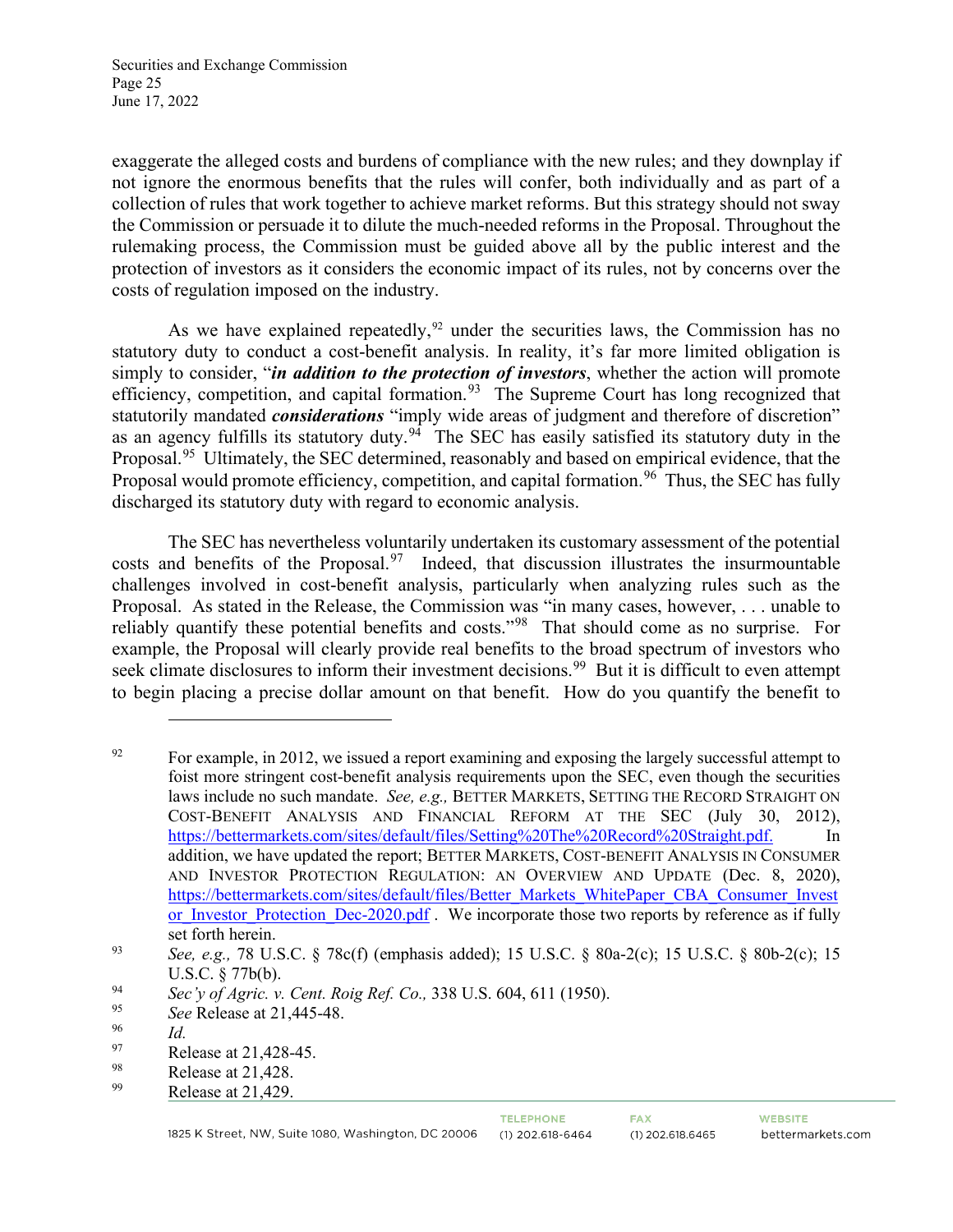Securities and Exchange Commission Page 26 June 17, 2022

investors of enhancing the quality of the mix of information available to them? By the same token, the Proposal will promote the public interest by enhancing transparency into climate risks, which, among other things, will reduce the likelihood and severity of a climate change-induced financial crisis, as regulators will have better insight into the nature of climate-related risks. But how do you put a dollar amount on the reduction in the likelihood of a financial crisis? At the same time, while it is often difficult to quantify the broad-based public benefits of a rule, it is often much easier to quantify the private costs that apply to regulated entities.<sup>[100](#page-25-0)</sup>

These are appropriate observations about the inevitable difficulties surrounding attempts at quantitative cost-benefit analysis; they are not failings of the Commission that suggest any legal infirmities in the Proposal itself. As the D.C. Circuit has explained, in *Nat'l Ass'n of Mfrs. v. SEC*,<sup>[101](#page-25-1)</sup> "An agency is not required to measure the immeasurable, and need not conduct a rigorous, quantitative economic analysis unless the statute explicitly directs it to do so"—something that Congress never saw fit to impose on the Commission. Indeed, Better Markets has consistently argued that quantitative cost-benefit analysis is, for a host of reasons, a poor methodology for evaluating financial regulation: it is unreliable, speculative, and biased in favor of the industry's relentless concerns with minimizing compliance costs while maximizing profits. Moreover, it consumes far more in agency resources than it is worth and ultimately sets the stage for a court challenge instigated by the disgruntled members of the industry.<sup>[102](#page-25-2)</sup>

The plain fact is that the Commission has no statutory duty to quantify costs or benefits, weigh them against each other, or find that a rule will confer a net benefit before promulgating it. The rationale for Congress's decision to impose only a flexible obligation to consider three discrete economic factors is clear: requiring the Commission to conduct a resource-intensive, time consuming, and inevitably imprecise cost-benefit analysis as a precondition to rulemaking would significantly impair the agency's ability to implement Congress's regulatory objectives. The industry's desire to have its costs prioritized over all other costs (what they falsely refer to as "costbenefit analysis") does not change the securities laws, the reasoned basis for those laws, or the underlying policy. The Commission was established for the purpose of implementing the securities

<span id="page-25-0"></span><sup>100</sup> *See, e.g.,* Release at 21,439 (estimating cost of \$640,000 as a result of the Proposal for certain registrants in the first year of the Proposal.

<span id="page-25-1"></span> $^{101}$  748 F. 3d 359 (D.C. Cir. 2014).

<span id="page-25-2"></span>See, e.g., Better Markets, Cost-Benefit Analysis in Consumer and Investor Protection Regulation: An Overview and Update (Dec. 8, 2020), [https://bettermarkets.org/sites/default/files/Better\\_Markets\\_WhitePaper\\_CBA\\_Consumer\\_Investo](https://bettermarkets.org/sites/default/files/Better_Markets_WhitePaper_CBA_Consumer_Investor_Investor_Protection_Dec-2020.pdf) [r\\_Investor\\_Protection\\_Dec-2020.pdf;](https://bettermarkets.org/sites/default/files/Better_Markets_WhitePaper_CBA_Consumer_Investor_Investor_Protection_Dec-2020.pdf) Better Markets, Setting the Record Straight on Cost-Benefit Analysis and Financial Reform at the SEC (July 30, 2012), [https://bettermarkets.com/sites/default/files/Setting%20The%20Record%20Straight.pdf.](https://bettermarkets.com/sites/default/files/Setting%20The%20Record%20Straight.pdf)